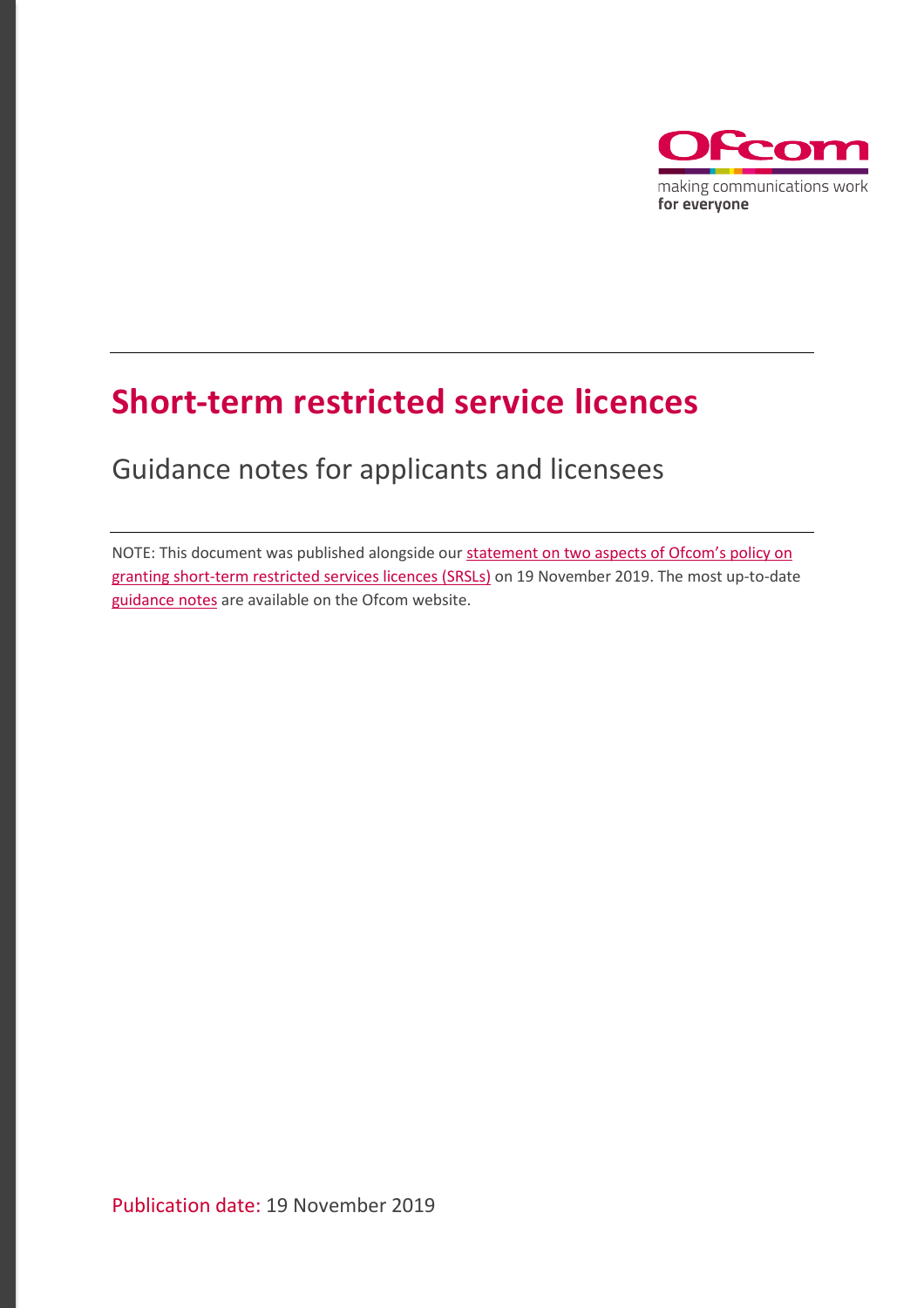# **Contents**

## **Section**

| 1. Overview                                                  | $\mathbf{1}$   |
|--------------------------------------------------------------|----------------|
| 2. What is a short-term restricted service licence ("SRSL")? | $\overline{2}$ |
| 3. Before you apply for a SRSL                               | 3              |
| 4. General approach                                          | 5              |
| 5. Applications in a period of high demand                   | 7              |
| 6. Description of the licensed service                       | 9              |
| 7. Extended duration SRSLs                                   | 10             |
| 8. Timescales for assessing applications                     | 12             |
| 9. Fees                                                      | 13             |
| 10. Completing your application form                         | 16             |
| 11. Publication of information about licensed services       | 27             |
| 12. After you have been granted a restricted service licence | 28             |
| <b>Annex</b>                                                 |                |

| A1. Licence fee tariff tables |  |
|-------------------------------|--|
|-------------------------------|--|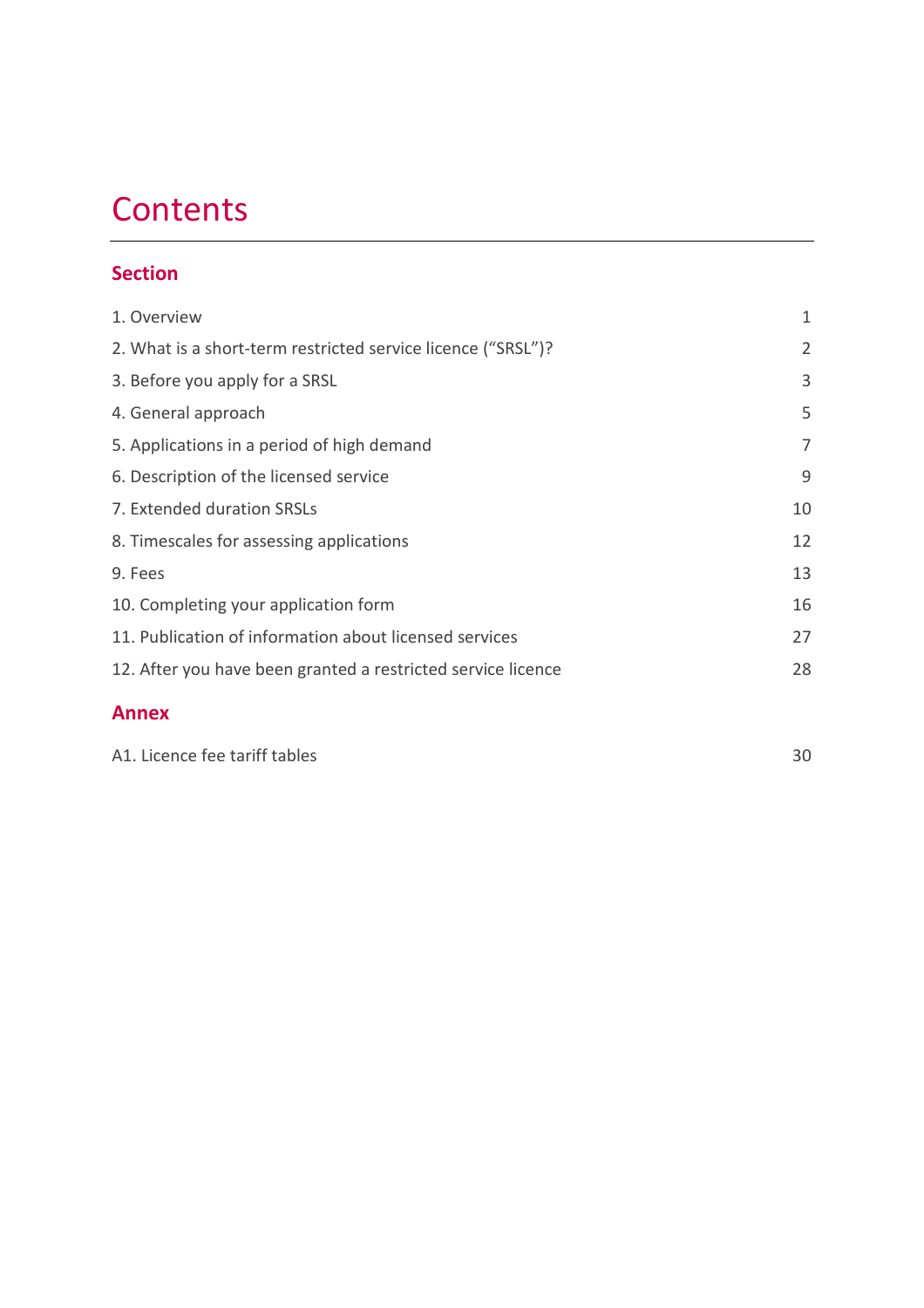## <span id="page-2-0"></span>1. Overview

These notes are intended to help short-term restricted service licence ("SRSL") applicants understand the licensing process. The guidance notes should not be relied upon as legal advice or be understood as modifying the effect of the statutory requirements or the conditions of the licence.

Applicants should seek their own legal advice on the licensing process and requirements, and when making their own independent assessment of the information that should be included in their application.

In providing the information in these guidance notes, Ofcom is not making, or implying any judgements on the commercial prospects (or otherwise) of licensed services, or that they will be profitable.

Ofcom makes no representation or warranty, express or implied, with respect to information contained in these guidance notes (together with the standard form licence and other documents referred to in this document) or with respect to any written or oral information made or to be made available to any potential applicant or its professional advisers. Any liability therefore is expressly disclaimed.

These guidance notes may be updated from time to time. Applicants should check Ofcom's website to make sure they are using the most recent version because applications made on a previous version of the application form will be rejected. Applicants should also be aware that certain key features, such as fees, procedures and content rules, may change in the future.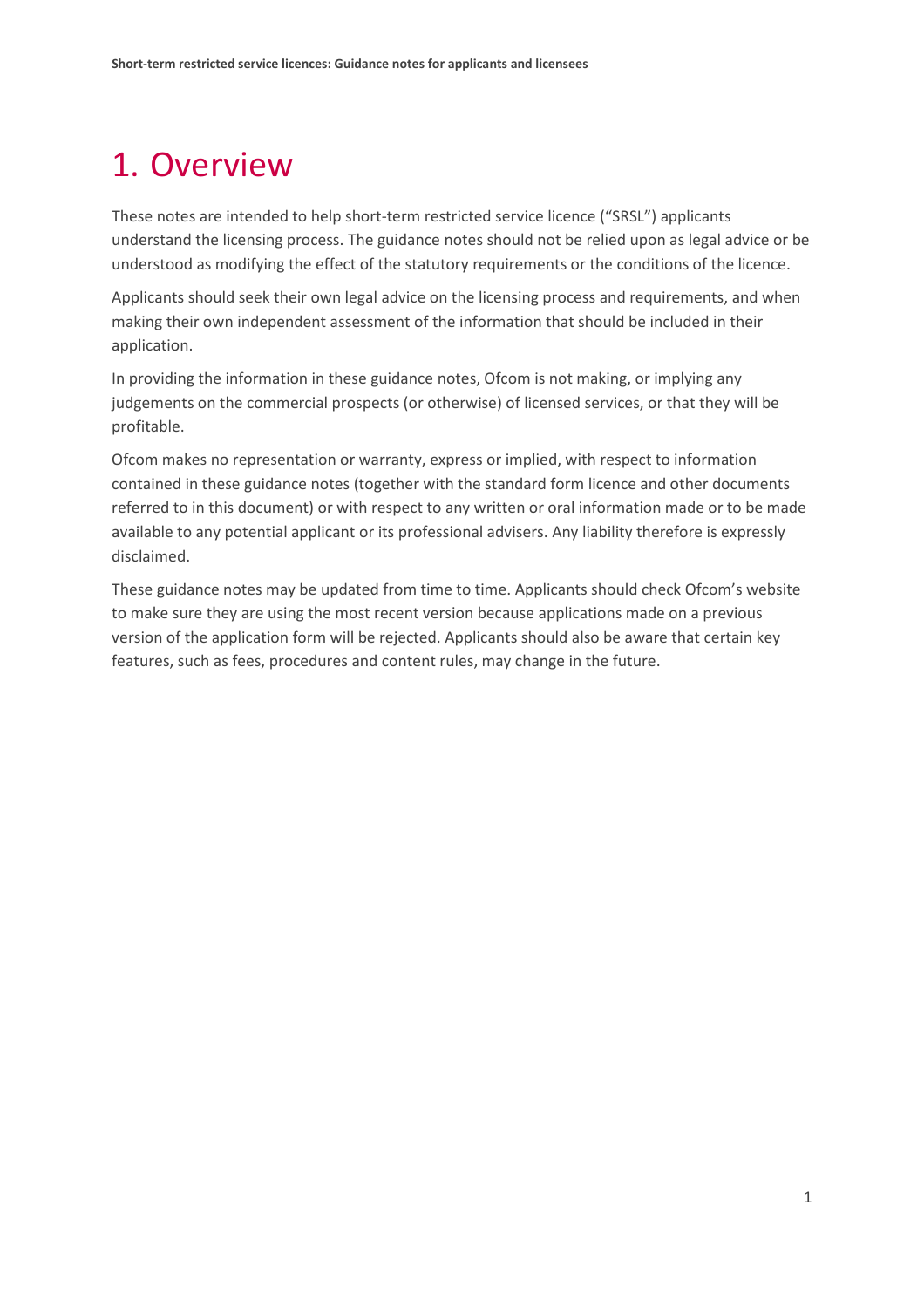# <span id="page-3-0"></span>2. What is a short-term restricted service licence ("SRSL")?

- 2.[1](#page-3-1) An SRSL is a short-term radio licence broadcast on AM or FM analogue radio<sup>1</sup>, granted for coverage of events, religious festivals or for trial broadcasts in preparation for applying for a longer-term licence. [2](#page-3-2)
- 2.2 SRSLs are usually granted for a maximum of 28 consecutive days and are for small-scale community use. The service is restricted in both coverage and duration to make optimal use of the radio spectrum, and to satisfy as far as is practicable the level of demand from applicants.
- 2.3 SRSLs are generally issued on demand on a first-come, first-served basis (except in periods of high demand, see section 4), subject to the conditions for their issue being met (as set out in these notes for applicants) and a suitable frequency being available.
- 2.4 An individual or organisation may usually be granted a maximum of two SRSLs within any period of twelve consecutive months, in the same area of the UK. Usually only one licence per applicant per year will be granted within Greater London area and other areas within the M25. This is due to extremely limited frequency availability in this area. There should usually be a minimum period of four months between the end of a licensee's licence and the start of the same licensee's next licence. The exceptions to this are very low power FM in-stadium SRSLs (see section 6).
- 2.5 However, where a licence applicant has already held two licences (or one licence if within the M25) within the previous 12 months, or is applying for a licence within four months of a previous one, we will consider the likelihood that a further licence grant will in practice negatively affect others wishing to broadcast, having particular regard to the power levels required and the nature of the service being licensed. We will prioritise applications from those who have not held a licence within the previous four months and have not held two licences (or one licence if within the M25) in the previous 12 months, as an exception to our usual first come first served approach (see sections 3.1 and 3.2).
- 2.6 More information on [other types of broadcast radio licences that are available,](https://www.ofcom.org.uk/manage-your-licence/radio-broadcast-licensing) including application forms and guidance notes for applicants, can be found on our website.

<span id="page-3-1"></span><sup>1</sup> Services that are broadcast from a satellite only are unlikely to be considered restricted radio services.

<span id="page-3-2"></span><sup>&</sup>lt;sup>2</sup> For the full definition of a restricted radio service, see section 245 of the Communications Act 2003.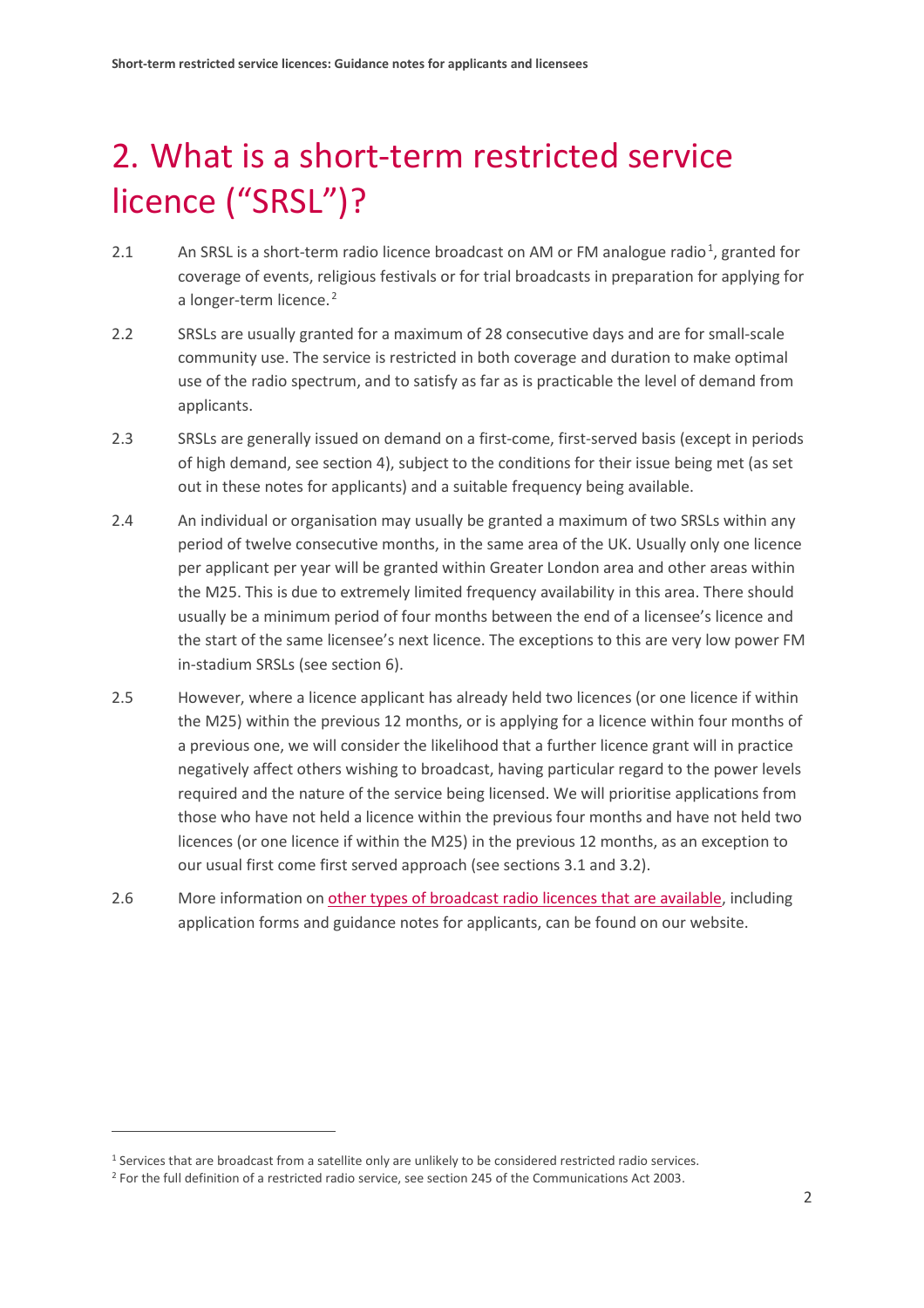## <span id="page-4-0"></span>3. Before you apply for a SRSL

3.1 This section contains important information you should read before submitting your SRSL application form. Failure to meet the application criteria set out below is likely to result in your application being rejected.

## **Submitting a valid application**

- 3.2 Th[e application form](https://www.ofcom.org.uk/__data/assets/file/0019/10576/rsl-application-form.docx) for SRSL licences can be found on the Ofcom website. Applications can only be made using this form. Applicants should ensure that they always refer to the most recent version of these guidance notes and use the application form on our website when submitting their application. We will not accept applications made on previous versions of the application form.
- 3.3 We request that applicants download the editable version of the application form from our website and complete it on a computer. Ofcom will accept handwritten application forms but they must be filled in using block capitals and black ink. We will reject application forms that are not in legible form.
- 3.4 Application forms and the required supporting documents must be submitted by email to [broadcast.applications@ofcom.org.uk.](mailto:broadcast.applications@ofcom.org.uk) Handwritten applications and required supporting documents should be scanned and attached to the email.
- 3.5 You should receive an auto-response from broadcast.applications@ofcom.org.uk confirming that your application has been received by Ofcom. If you do not receive a response, it is likely your application has not been received and you should contact the call Ofcom's Contact Centre on 0300 123 3333 and ask for the Broadcast Licensing team who will be able to confirm if your application was received.
- 3.6 Please note that Ofcom cannot receive emails larger than 35MB. If your application email exceeds this limit please send your supporting documents in a separate email(s) clearly stating the applicant's name in the subject line of the email along with "SRSL."
- 3.7 If there is a compelling reason why the applicant cannot submit the application form and/or the supporting documentation by email, the applicant must contact Ofcom at least a week in advance of wishing to submit their application to discuss this and at least a week in advance of any deadline. In such cases please call Ofcom's Contact Centre on 0300 123 3333 and ask for the Broadcast Licensing team, or email [broadcast.licensing@ofcom.org.uk.](mailto:broadcast.licensing@ofcom.org.uk)
- 3.8 Reasons for wishing to submit an application by post that Ofcom would consider not to be compelling include not owning a scanner (as there are commercial and public facilities available for this purpose) and lack of time before the deadline for applications.
- 3.9 You must answer **all** questions in the application form.
- 3.10 Applications which are not submitted within the following timeframes will be rejected: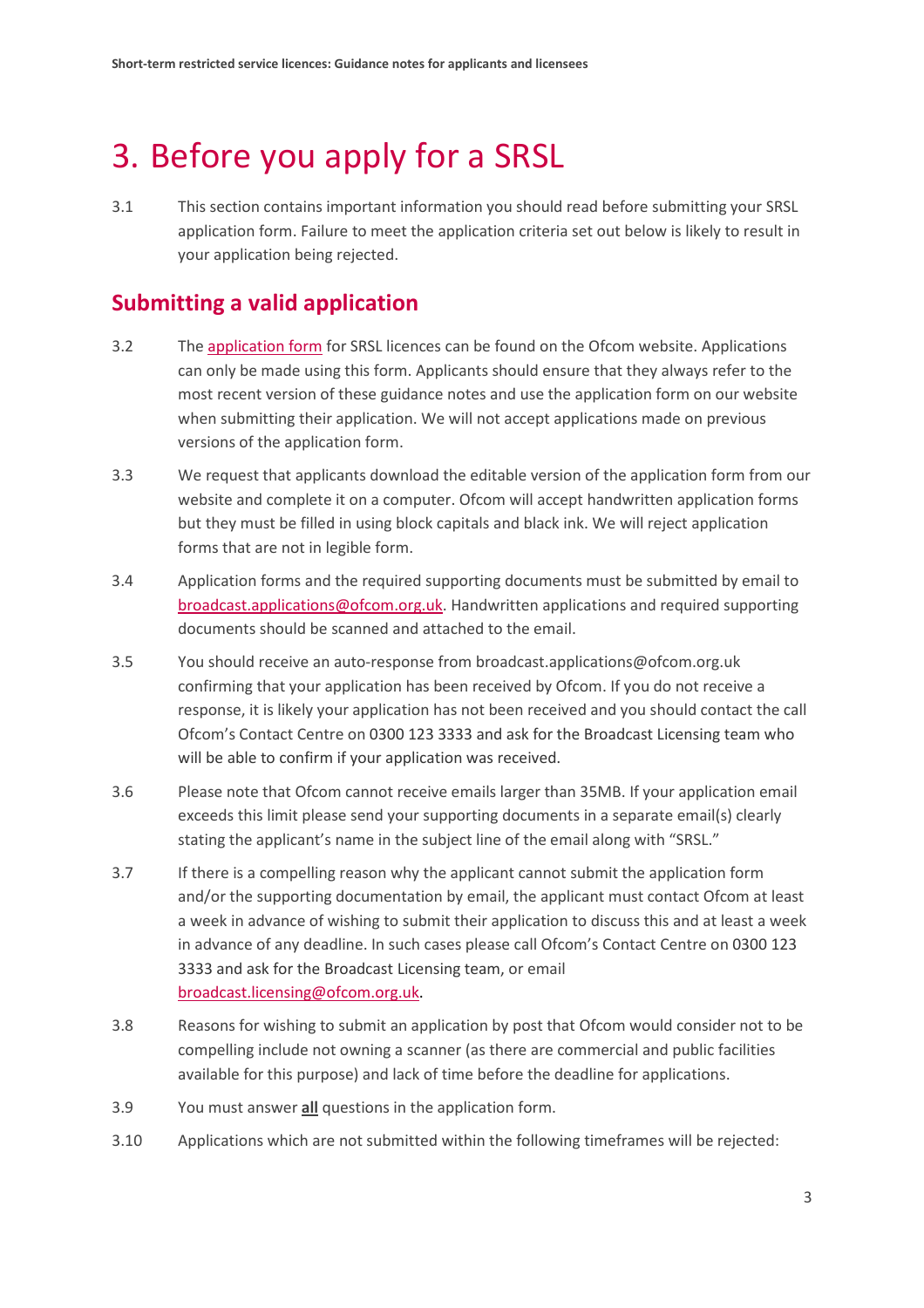- a) Applications submitted earlier than 180 clear days (i.e. six months) before the proposed broadcast start date.
- b) Applications submitted later than 60 clear days (i.e. two months) between the date Ofcom receives the application and the proposed broadcast start date.
	- i) By "clear days" we mean that we will not count the date of receipt or the start date of broadcast and will only count the whole days in between those two dates. Where the deadline falls on a weekend or public holiday, we will deem it to have fallen on the first weekday that is not a public holiday immediately preceding it.
	- ii) UK public holidays will be taken to mean thos[e defined by the UK Government.](https://www.gov.uk/bank-holidays) To take account of the fact that Scotland and Northern Ireland have more public holidays than England and Wales, we will count the public holidays applicable to the country of the UK in which the proposed broadcast will take place.
- 3.11 Any application for an SRSL during a period of high demand (see section 4) which is received after the specified application window has closed will only be considered only if it is for an area for which we have not already received an application, and subject to the availability of a suitable frequency. Applications received before an application window opens will be rejected.
- 3.12 Ofcom will also reject an application on specific grounds:
	- a) Applications submitted using previous versions of the application form (Ofcom periodically updates application forms so applicants should always check the website for the latest version before applying).
	- b) Failure to submit the required supporting documents in legible form.
	- c) Failure to pay the application fee, which must be received in Ofcom's bank account within five working days of the application being received i.e. if we receive an application on a Monday, the fee must have been received by the end of the day on the following Monday. Ofcom's preferred method of application fee payment is BACS/CHAPS but if an applicant is paying the application fee by cheque, the cheque must be received within five days of the electronic application being received by Ofcom. Any cheques will be banked before any draw is conducted. If a cheque bounces, the applicant will not be put into the draw.
	- d) Applications where the declaration is not made by the individual applying for the licence, or in the case of a company applying for the licence, the company secretary or a director of the company.
	- e) Applications where the declaration is not dated.
	- f) Applications where the proposed length of broadcast significantly exceeds the period over which the event is actually taking place.
- 3.13 Application fees will not be refunded if an application is rejected for any of the reasons set out in paragraphs 2.10 - 2.12.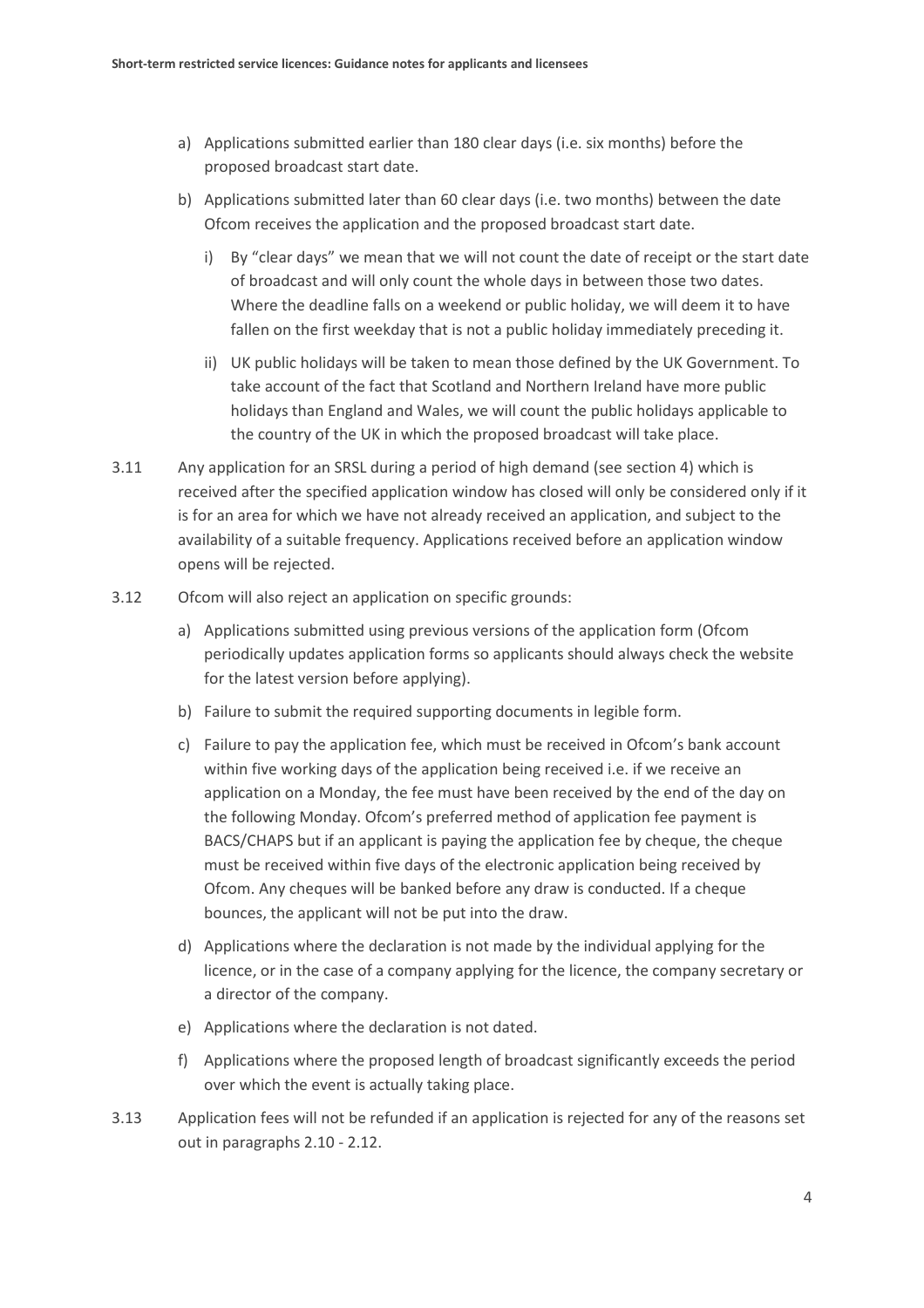## <span id="page-6-0"></span>4. General approach<sup>[3](#page-6-1)</sup>

- 4.1 Ofcom's general approach is to consider licence applications on a first-come, first-served basis. An application must be submitted with at least 60 clear days (which is approximately two months) between the date Ofcom receives the application and the proposed broadcast start date. This allows Ofcom sufficient time to process the application, identify a suitable frequency and collect the Broadcasting Act and Wireless Telegraphy Act licence fees. Applications received after this deadline will be rejected.
- 4.2 For applications submitted on a first-come, first-served basis, but rejected for any of the reasons in paragraph 2.12, the applicant may subsequently submit another application which, assuming it meets those criteria, and is received 60 clear days in advance of the proposed broadcast start date, will be accepted if another applicant has not applied in the meantime for a service for the same event or a different service but in the same location.

### **Applying for a trial service**

 $\overline{a}$ 

- 4.3 A 'trial' service can be applied for when an applicant has longer-term plans to run a permanent commercial or community radio station and wishes to first test how their service is likely to sound and to gauge audience and advertisers' likely response.
- 4.4 SRSLs for 'trial' analogue (FM) services will usually only be granted in geographical areas which are currently listed on Ofcom's [community radio licensing timetable](https://www.ofcom.org.uk/manage-your-licence/radio-broadcast-licensing/community-radio/community-radio-regions/timetable) or [planned re](https://www.ofcom.org.uk/manage-your-licence/radio-broadcast-licensing/apply-for-a-radio-broadcast-licence/timetable-for-analogue-re-ads)[advertisement timetable of commercial radio licences.](https://www.ofcom.org.uk/manage-your-licence/radio-broadcast-licensing/apply-for-a-radio-broadcast-licence/timetable-for-analogue-re-ads) Please note that at present Ofcom is not undertaking any new analogue commercial radio licensing, although we are relicensing existing services.
- 4.5 Ofcom will also consider SRSL applications for 'trial' digital radio services, whether your intention is to launch with a permanent service on an existing digital radio multiplex or a small-scale digital radio multiplex<sup>4</sup>.

### **Applying to cover an event or religious period or festival**

- 4.6 The duration of any SRSL broadcast should not significantly exceed the duration of the event or religious period or festival that is being covered. We are likely to reject applications if the proposed length of broadcast exceeds the period over which the event is actually taking place.
- 4.7 We will not normally grant more than one licence for coverage of an event in the same area (or significantly overlapping with one another). If two or more applications are

<span id="page-6-1"></span><sup>&</sup>lt;sup>3</sup> For periods of high demand (such as Ramadan) we may not apply our general first come, first served approach. Instead, Ofcom may invite applications to be submitted within a specified window and different timescales are then likely to apply (see section 4).

<span id="page-6-2"></span><sup>4</sup> Permanent small-scale digital radio multiplexes will not be licensed unless and until secondary legislation is implemented as outlined on th[e Small-scale DAB licensing](https://www.ofcom.org.uk/manage-your-licence/radio-broadcast-licensing/small-scale-DAB-licensing) page on the Ofcom website. Ofcom can give no guarantees that a small-scale digital radio multiplex will be licensed in any given area.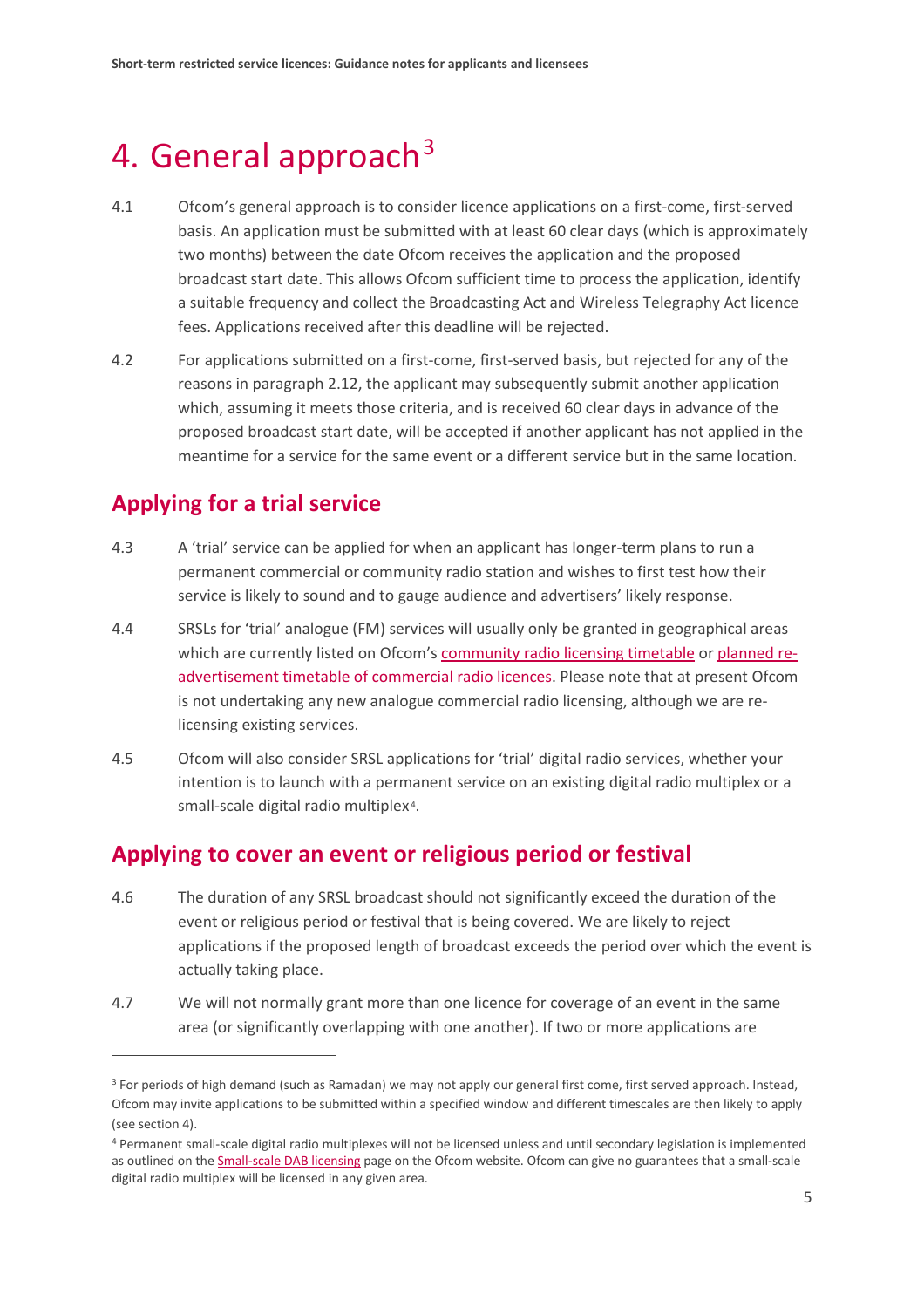received to cover the same event (such as an air show, a dog agility event, a carnival) in the same area with the same or overlapping dates, we will request that the applicant forward a letter of support from the event organiser to clarify which application should be taken forward. If neither application is supported by the official event organiser, and they are received on the same day, we will hold a draw.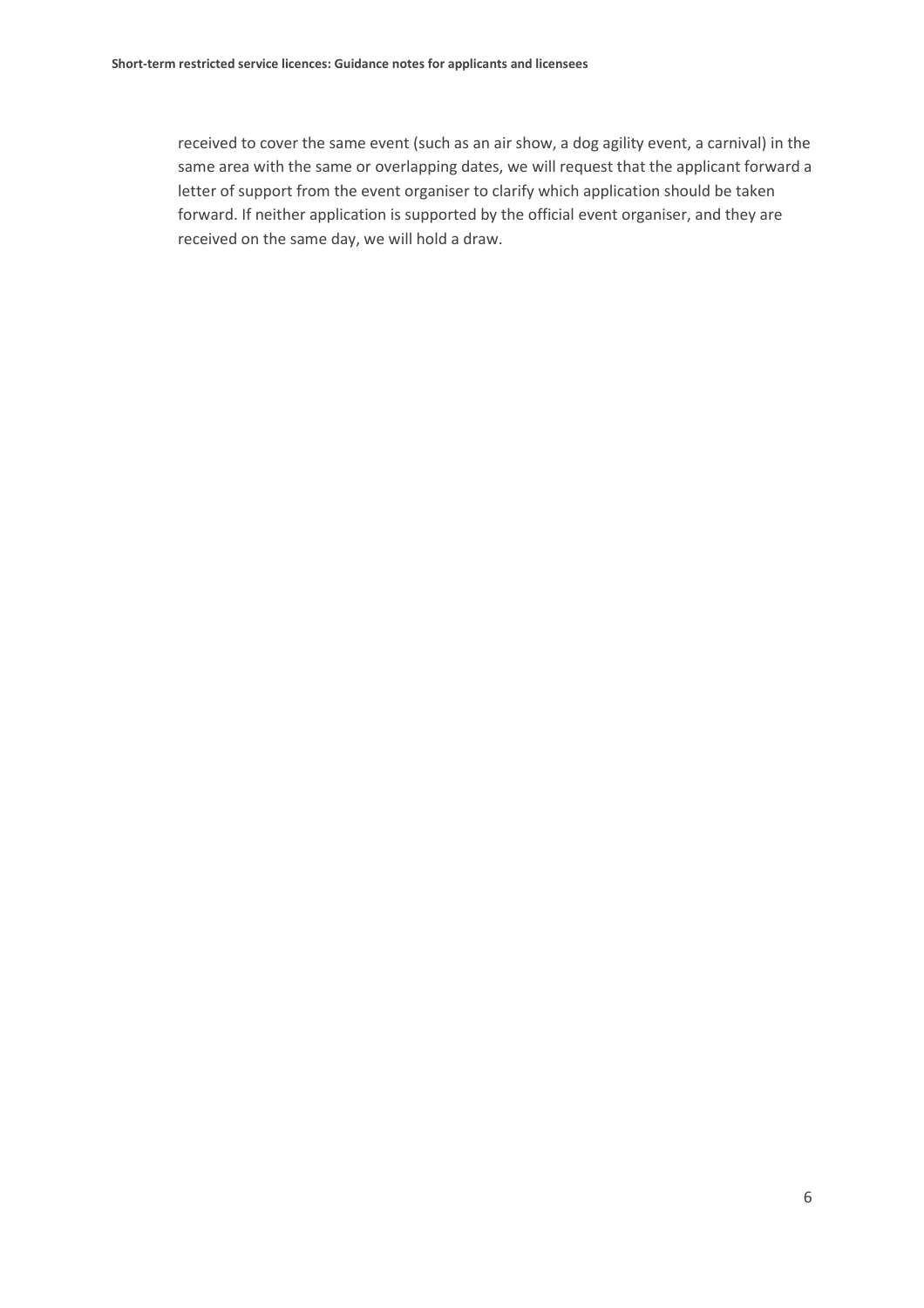## <span id="page-8-0"></span>5. Applications in a period of high demand

- 5.1 If we anticipate receiving a large number of applications for broadcasts in the same or similar geographical area during a particular period of time (for example, around Ramadan), we may not apply our usual first-come, first-served approach. Instead, Ofcom may invite applications to be submitted within a specified window. We will then decide whether the licence should be awarded by means of a draw, taking into account the number of applications received and the availability of suitable frequencies. The dates of the application window will be announced in advance on our website. To ensure you are alerted to these announcements, you may wish to subscribe to our [broadcasting email](https://www.ofcom.org.uk/about-ofcom/latest/email-updates)  [updates](https://www.ofcom.org.uk/about-ofcom/latest/email-updates) on Ofcom's website.
- 5.2 Any application for an SRSL during a period of high demand which is received after the specified window (see above) has closed will only be considered if it is for an area for which we have not already received an application, and subject to the availability of a suitable frequency. Applications received before an application window opens will be rejected. After the window for submitting applications has closed, we will publish [a list of areas for](https://www.ofcom.org.uk/manage-your-licence/radio-broadcast-licensing/apply-for-a-radio-broadcast-licence/timetable-for-analogue-re-ads)  [which applications](https://www.ofcom.org.uk/manage-your-licence/radio-broadcast-licensing/apply-for-a-radio-broadcast-licence/timetable-for-analogue-re-ads) have been received on our website.
- 5.3 Where Ofcom has not anticipated a large number of applications for broadcasts in the same or similar geographical areas, but receives two or more applications on the same day 180 days in advance of the requested broadcast dates, which both propose to broadcast to a similar area in a similar time period, we will hold a draw regardless of whether or not the services propose to cover the same event<sup>[5](#page-8-1)</sup> or religious festival/period. Ofcom will notify applicants if it intends to award a licence via a draw.
- 5.4 Once the application window has closed, we will check each application to ensure it meets the criteria set out in paragraph 2.12. Any applications which do not meet the criteria will be rejected and we will provide a summary of the reason for rejection to the applicant. We will not refund the application fee.
- 5.5 All draws will be filmed and the recording will be published on YouTube for a short period after the draw. We will email the link to the video to those applicants who were in the draw.
- 5.6 For each draw we will pull out each applicant in turn, formally noting the order in which they were drawn.
- 5.7 Shortly after a draw, we will publish on our website a list of the order in which each application was drawn. The delay is necessary to allow us to add subtitles to the video for those who are visually impaired.
- 5.8 After the draw we will fully assess the applications. If the first applicant to be drawn is not eligible to hold a licence or fails to respond to enquiries within a time frame we specify, we will reject the application and assess the application of the second applicant to be drawn,

<span id="page-8-1"></span><sup>5</sup> Unless there is an official event organiser that can inform Ofcom which application it supports. See paragraph 3.7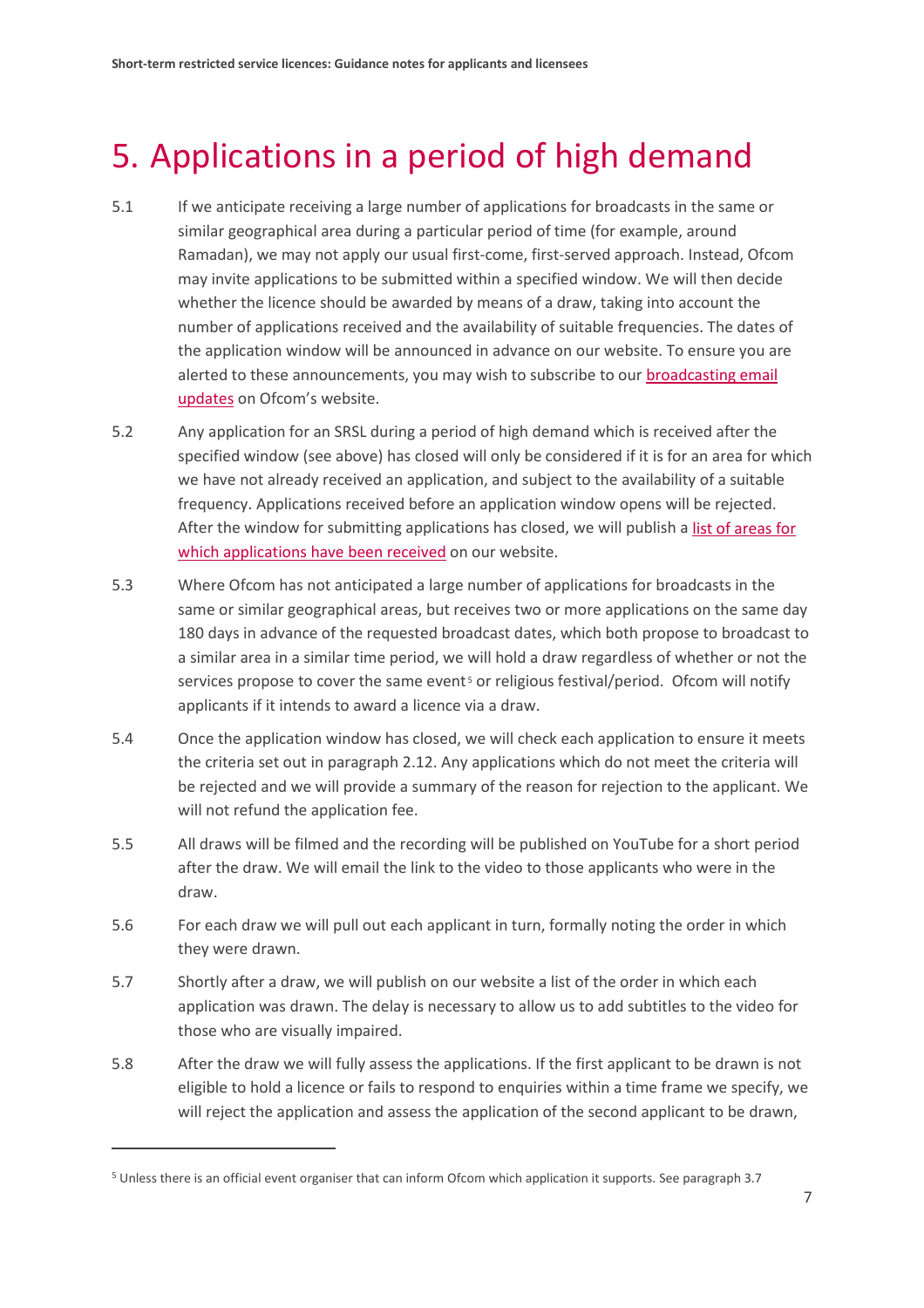and so on. We will continue this process until we assess an application which we can grant. If none of the applications is eligible, no licence will be awarded.

- 5.9 We are likely to need to assess concurrently at least the first and the second applications drawn, to prepare for the risk that there may be issues regarding whether the first applicant meets our licensing requirements, and these may take some time to resolve. If we could not grant the first applicant a licence, and there was not time to assess the application of the next one down, no licence would be granted in that area, which we would want to avoid. If we ask the second (or a later) applicant for clarifications, we will make it clear that they are not first in the assessment process and that if the first applicant that was drawn meets our requirements it will be that applicant who is awarded the licence.
- 5.10 If we reject an application for failing to meet our licensing criteria, we will provide a summary of the reason for rejection to the applicant but we will not refund the application fee.
- 5.11 Ofcom reserves the right to vary the rules for the draw process outlined above if it is justified by particular circumstances. However, any change to the draw process will be clearly set out by Ofcom in our communications about the draw.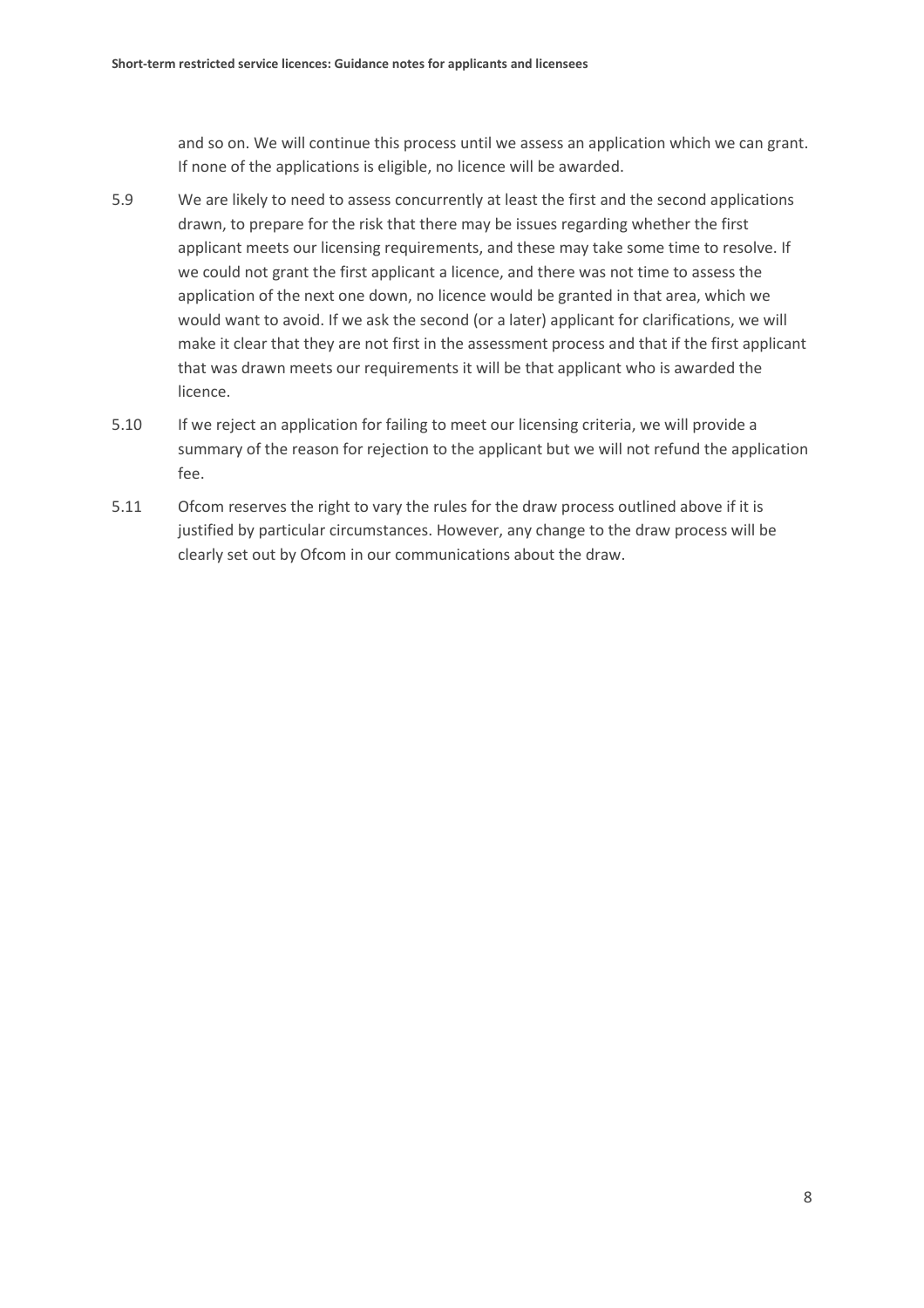## <span id="page-10-0"></span>6. Description of the licensed service

6.1 A licence is issued for a specific, named service and authorises the provision of that service only. The licensed service is described in the Annex, which forms part of the licence.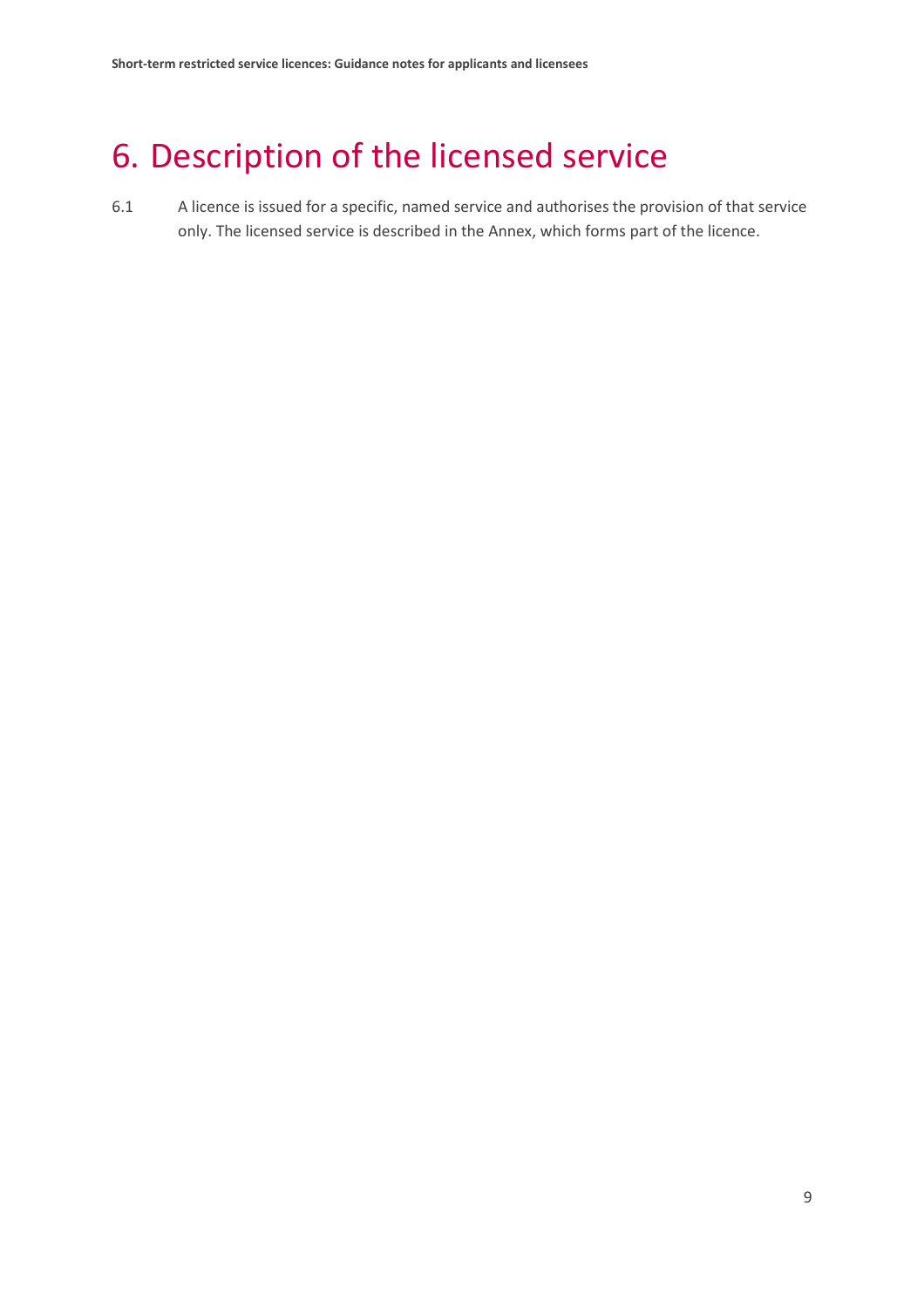# <span id="page-11-0"></span>7. Extended duration SRSLs

- 7.1 Under some circumstances we will accept applications for up to 28 days of nonconsecutive broadcasts from the same transmitter site, extending across an agreed period of time for coverage of a series of events. These broadcasts must take place within a twelve-month period (and cannot be postponed to the same event in the following twelvemonth period). Typical uses include football or motor racing seasons. The fee for these licences depends on the overall duration of the licence (as opposed to the number of days the service will broadcast). Please see the tariff table in Annex 1 for fees for extended duration SRSLs.
- 7.2 Extended duration SRSLs should be event-focused, including content such as information and commentary, and cover events taking place at the site of the service. These licences are not granted for trial services.
- 7.3 Extended duration SRSLs can be licensed either:
	- on FM at a maximum power level of 300 milliwatts (mW) effective radiated power (ERP) (for in-stadium/site coverage only);
	- on AM at a maximum power level of 1 watt effective radiated monopole power (EMRP) $<sup>6</sup>$  $<sup>6</sup>$  $<sup>6</sup>$ ; or</sup>
	- on FM at a maximum power level of 25 watts ERP, subject to the following:
	- a power level of more than 300mW being required to deliver adequate coverage of the site/venue.
	- the use of a power level above 300mW not impeding our ability to license other SRSLs in neighbouring areas (based on past and known future SRSL activity). For example, we are very unlikely to agree to such requests in any major town/city. This is because an extended duration SRSL may cause a frequency to be unavailable for other broadcasters for some months, and there is a general lack of suitable FM frequencies in many areas of the UK.
- 7.4 If after the licence has been granted, the licensee requires Ofcom to consider amending the broadcast dates (e.g. due to sporting fixture changes), which may also result in the duration of the licence needing to be extended, the licensee must request a variation to their licence from Ofcom as soon as they become aware of the need to vary the licence. If, in exceptional circumstances, and after prior agreement with Ofcom, the usual 28-day limit is exceeded, no additional fee will be payable.
- 7.5 When a low-power FM in-stadium/site-only SRSL is proposed, we are also willing to consider a separate application for an extended duration SRSL on AM for the same event, for example to serve people travelling to and from the event.

<span id="page-11-1"></span><sup>6</sup> EMRP is the AM equivalent of ERP. The "M" refers to the monopole antenna used for AM transmission.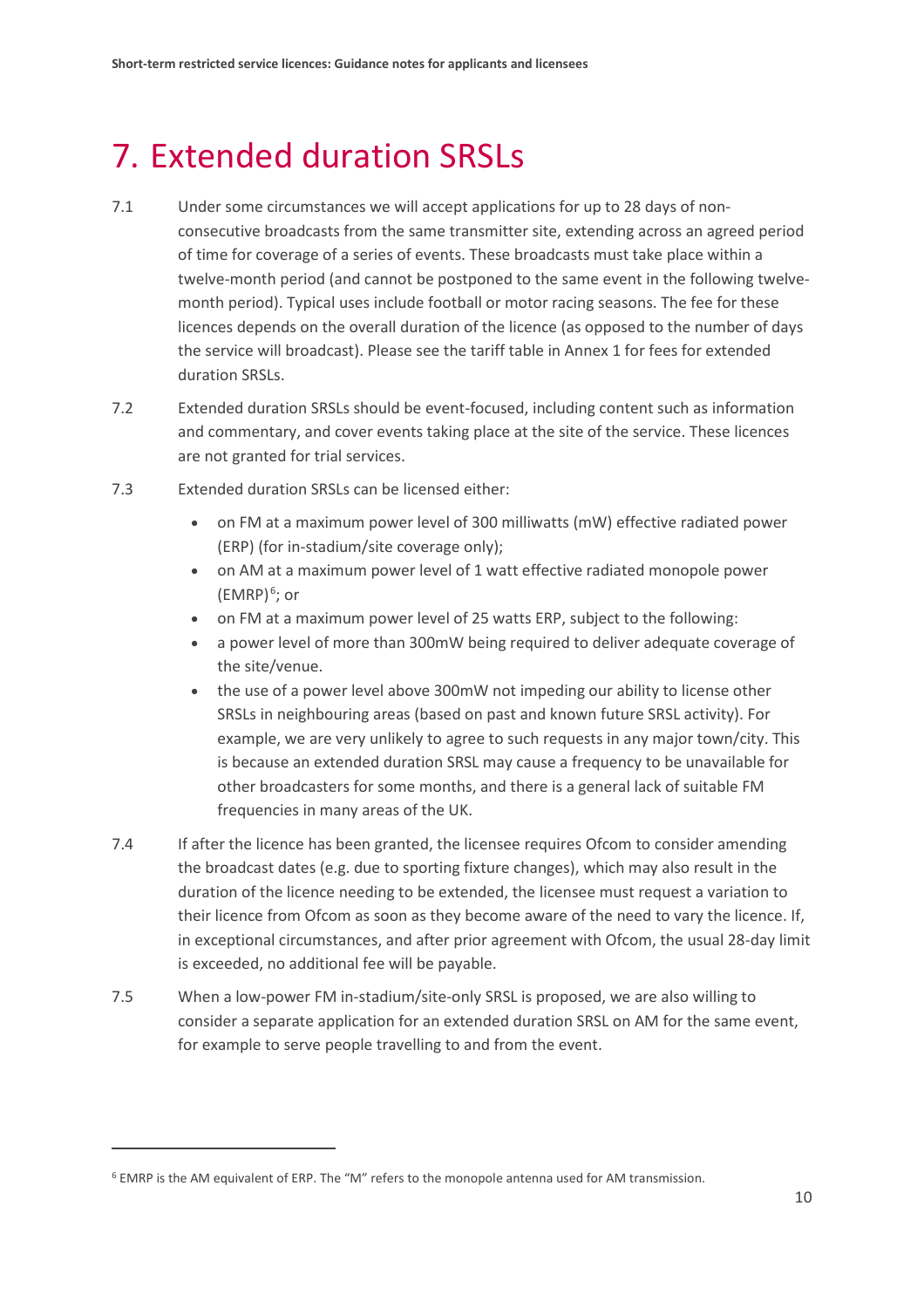7.6 The frequency allocated for an extended duration SRSL may be licensed for other services nearby when the service is not on-air. For this reason, event dates should be specified in advance and Ofcom must be notified of any changes required to broadcast dates.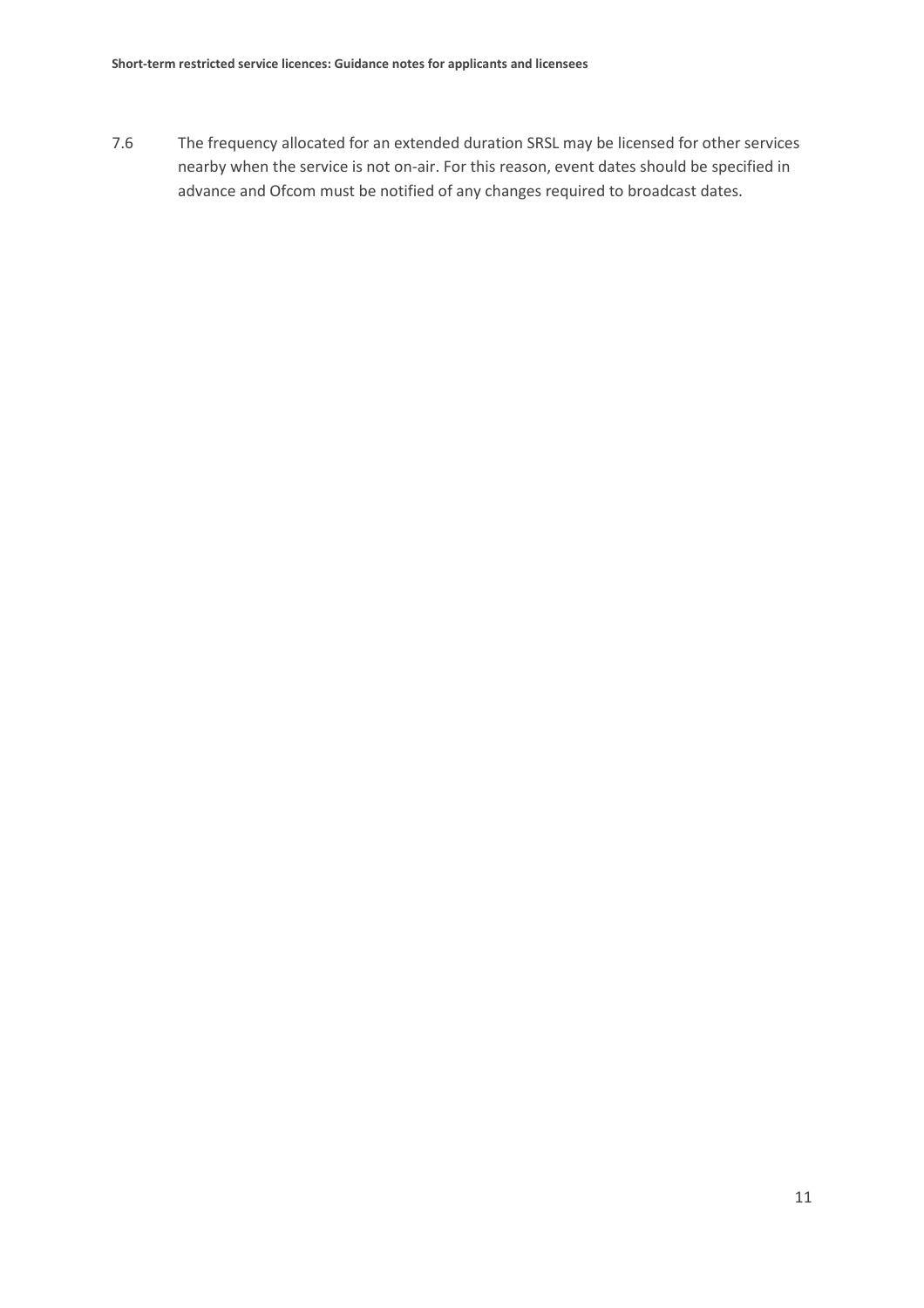## <span id="page-13-0"></span>8. Timescales for assessing applications

- 8.1 Applicants will receive an auto-response from broadcast.applications@ofcom.org.uk, which should be taken as acknowledgment of receipt of the electronic application. In the event that the auto-response is not received, the applicant should call Ofcom's Contact Centre on 0300 123 3333 and ask to speak to someone in the Broadcast Licensing team. Those applicants who have sought Ofcom's consent to submit their application by post will be sent an acknowledgement by post within five working days.
- 8.2 In periods of high demand where we have invited applications within a specified window (see section 4), we will not be able to confirm whether we have received other applications for the same period or event in the same area in response to individual queries from applicants, while that window remains open.
- 8.3 Applications for which potential issues arise relating to ownership restrictions and eligibility requirements may take longer to assess. Applicants with religious objects are also advised to allow longer for the assessment and consideration of their application by Ofcom in the light of the [Guidance for religious bodies applying for a Broadcasting Act licence.](https://www.ofcom.org.uk/__data/assets/pdf_file/0028/88219/Guidance-for-religious-bodies.pdf)
- 8.4 Applications for proposed services in Northern Ireland take longer to assess because engineers in Ofcom's head office need to work with engineers in Ofcom's Belfast office to find suitable frequencies.
- 8.5 Ofcom has a duty to ensure that it does not license bodies with objects which are of a wholly or mainly political nature. If questions arise on this issue, an application may take significantly longer than usual for Ofcom to consider.
- 8.6 In cases where Ofcom has instigated sanctions procedures against an existing Licensee which may lead to the revocation of any licence(s) it holds, it will not generally consider any applications for new licences by the same licensee or by a person/body connected to that licensee until such time as that aspect of the sanctions procedure is concluded. Similarly, Ofcom will not generally consider transfer applications either to or from a licensee while a sanctions procedure which may lead to licence revocation is ongoing.
- 8.7 To be able to fully consider an application, we may need to request further information or clarification from the applicant. If we do not receive an appropriate response to a request for further information within five working days, we will consider the application to have lapsed, or in periods of high demand resulting in a draw we will move the application to the back of the queue and move to assess the next application to have been drawn.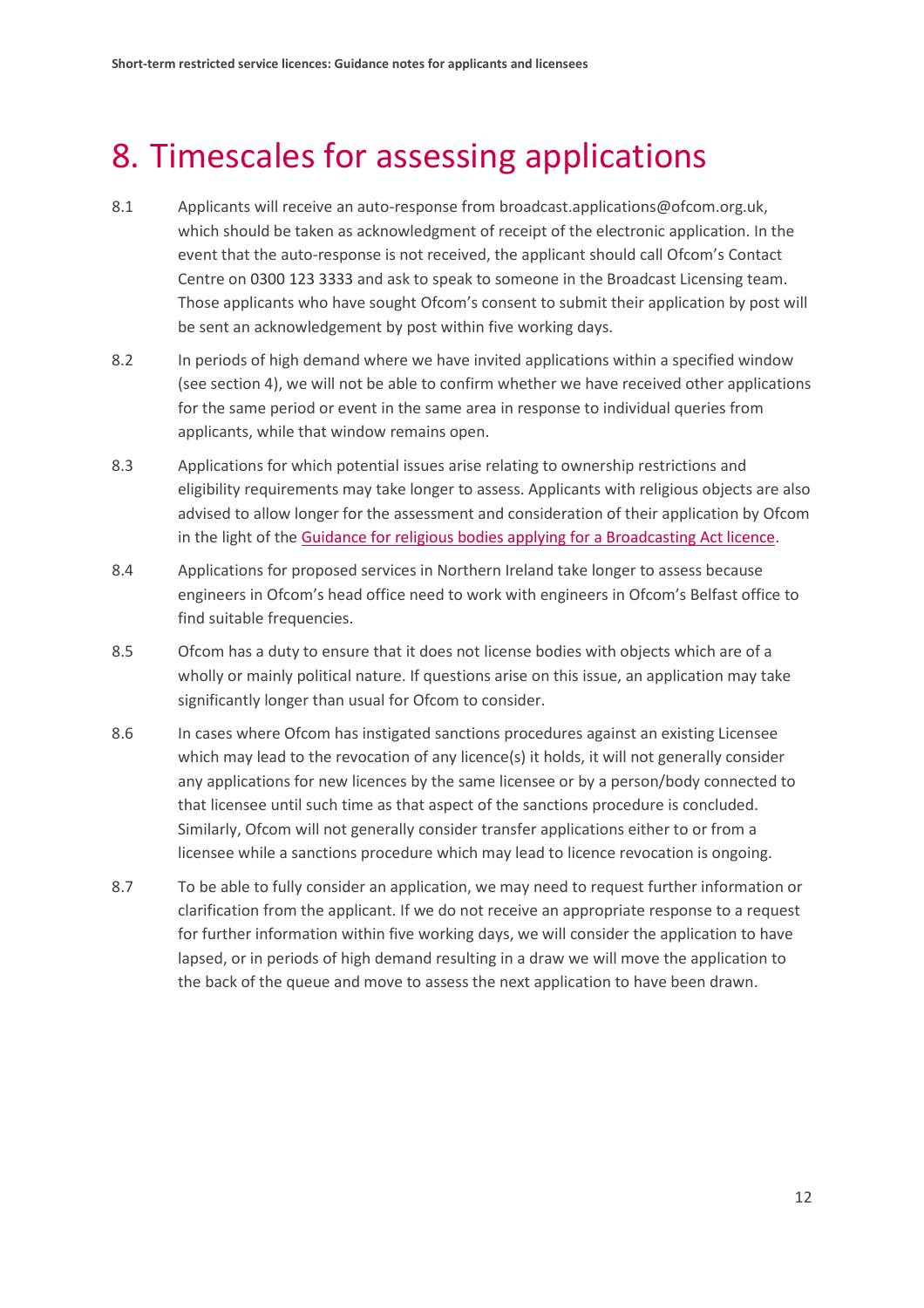## <span id="page-14-0"></span>9. Fees

### **Payment methods**

9.1 Different payment methods may take different periods of time to clear in Ofcom's bank account. It is the applicant's responsibility to check how long their chosen payment method will take to transfer and clear into Ofcom's account and ensure that this enables the payment to reach Ofcom by the specified deadline.

## **Application fee**

- 9.2 A £400 non-refundable application fee is payable.
- 9.3 Applications will not be assessed (or, where appropriate, entered into a draw) if the application fee has not been received into Ofcom's bank account within five working days of the application being received i.e. if we receive an application on a Monday, the fee must have been received by the end of the day on the following Monday.
- 9.4 Ofcom requests that applicants pay the application fee by bank transfer (BACS/CHAPS) and that immediately after the applicant has instructed their bank to make the payment, confirmation of payment is emailed to [ofcom.remittances@ofcom.org.uk](mailto:ofcom.remittances@ofcom.org.uk) and copied to [broadcast.applications@ofcom.org.uk.](mailto:broadcast.applications@ofcom.org.uk)
- 9.5 To ensure that Ofcom can identify the payment, it must include a payment reference which is the applicant's postcode followed by their surname (or as much of their surname as is possible to provide within the character limit set by the bank) as provided in response to question 2.6 of the application form.
- 9.6 The bank details to be used to pay the application fee are:

Account Name: Ofcom

Bank details: Lloyds Bank, 69-73 Borough High Street, London SE1 1NQ

Account number: 00782415

Sort code: 30-97-90

- 9.7 If the applicant is unable to make the payment by bank transfer, a cheque should be made out to 'Ofcom' and sent in the post. On the back of the cheque you must state a reference which is the applicant's postcode followed by the surname of the applicant as provided in response to question 2.6.
- 9.8 If an applicant is paying the application fee by cheque, the cheque must be received within five days of the application being received by Ofcom. In the case of a period of high demand where Ofcom puts competing applications into a draw, cheques will be banked before any draw is conducted. If an applicant's cheque bounces, the application will be rejected prior to the draw.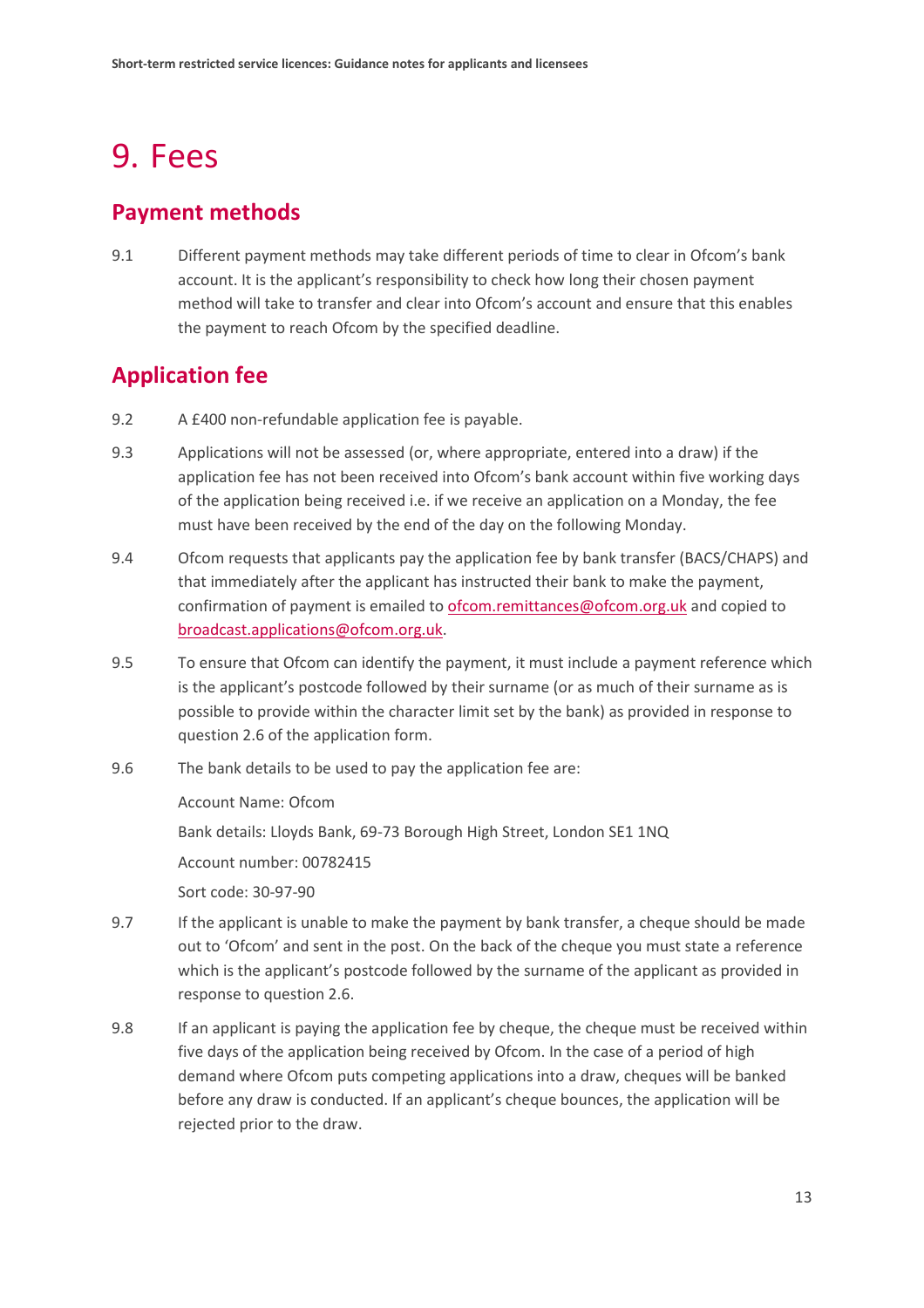## **Licence fees**

- 9.9 Please refer to Annex 1 for current SRSL fees. VAT is not payable on SRSL fees.
- 9.10 Licence fees are charged on a daily rate basis in accordance with a published tariff, reviewed periodically. The daily rate charge varies depending on waveband and power level (see Annex 1 to this document).

You will be charged for every day in the licence period, including days for testing and any days during the period when you do not broadcast (except in the case of extended duration SRSLs, which have a separate pricing structure).

- 9.11 Two licences are required to broadcast a short-term restricted service: a licence under the Broadcasting Act 1990 and a licence under the Wireless Telegraphy Act 2006. Both these licences are issued by Ofcom. Fees for each type of licence are collected separately into two different bank accounts, and you will therefore be sent **two invoices**. This is because fees collected for Broadcasting Act licences are used to pay Ofcom's costs in administering SRSLs, whereas the fees for Wireless Telegraphy Act licences are paid to the Government for the use of the spectrum.
- 9.12 You will need to make the two licence fee payments before the stated payment deadline (normally two weeks).
- 9.13 The most straightforward method of payment is the Ofcom payment portal because the funds will be automatically matched to the open invoices. This is Ofcom's preferred method of licence fee payment.
- 9.14 **[Online payment portal](https://secure.ofcom.org.uk/payments/)**: Credit card payments can only be accepted up to a maximum limit of £5000. You can only pay licence fees by this method, **not** application or amendment/postponement fees.
- 9.15 **Electronic bank transfer (BACS/CHAPS):** Please use the reference "SRSL [invoice number]" Confirmation of payment should be emailed to [broadcast.applications@ofcom.org.uk](mailto:broadcast.applications@ofcom.org.uk) and a printed copy should be included with your application. Ofcom's bank details are:

Account Name: Ofcom

Bank details: Lloyds Bank, 69-73 Borough High Street, London SE1 1NQ

Sort Code: 30-97-90

- 9.16 The Broadcasting Act licence fee must be paid into account number 00782415
- 9.17 Wireless Telegraphy licence fees must be paid into account number 00740372
- 9.18 If you wish to pay by cheque please send two cheques (one for each licence fee) and write the appropriate reference "SRSL [relevant invoice number] on the back of the cheques.
- 9.19 We will not confirm your frequency or issue licences until all the required fees have been received in Ofcom's account.
- 9.20 Broadcasts must not commence until Ofcom has granted the licences. Broadcasting without both licences is a criminal offence.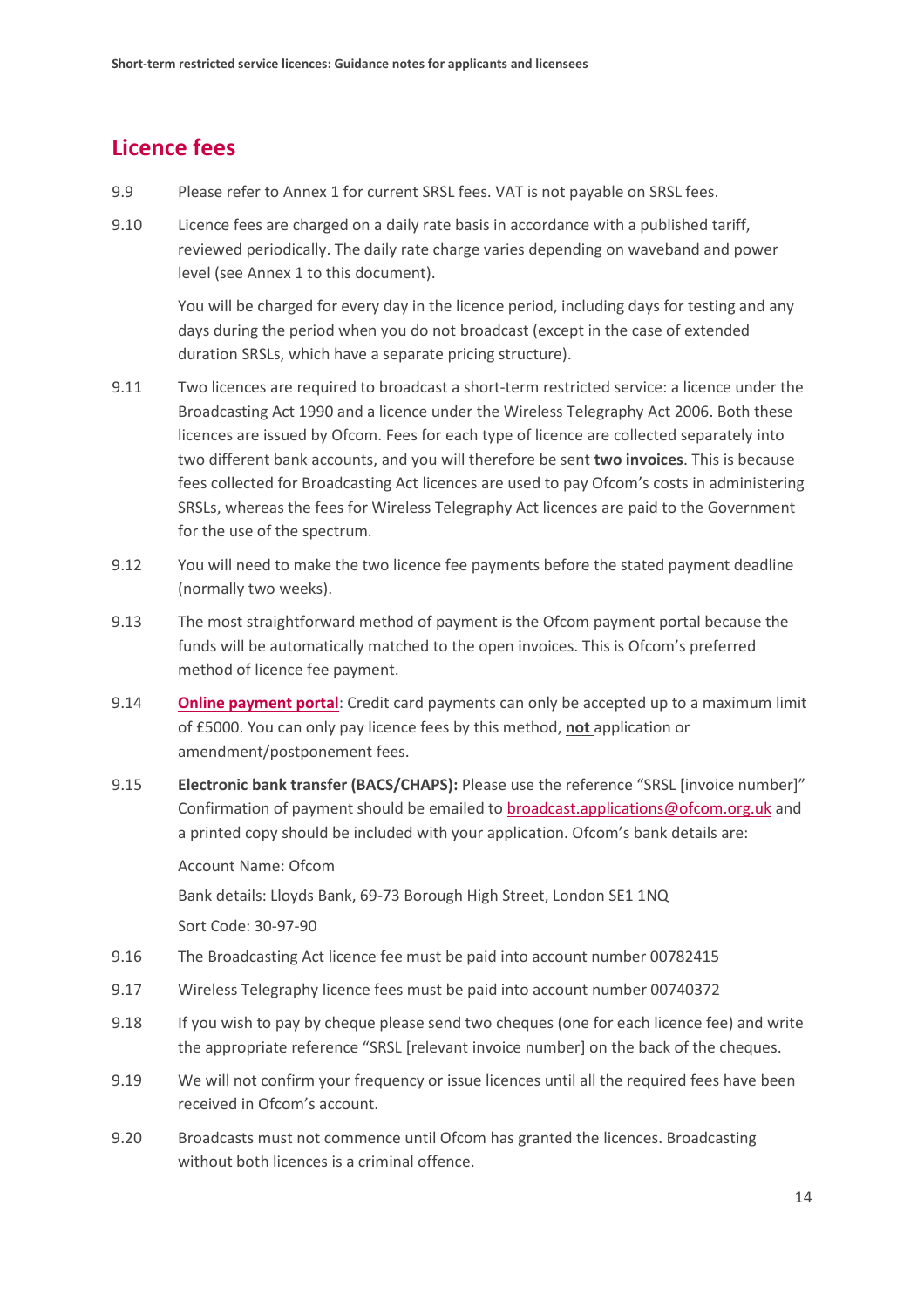9.21 Licence fees are non-refundable once a licence has been issued and the broadcast start date has passed.

### **Amendment/postponement fees**

- 9.22 It is important that applicants/licensee do not make changes to their transmitter site details or broadcast dates once the application has been submitted/licence has been issued. This is because in some overlapping geographical areas frequency planning has to be done at the same time to ensure that all frequencies can be used without interference. If one applicant changes their transmitter site or broadcast dates, Ofcom must re-do its frequency planning for the surrounding areas.
- 9.23 Ofcom will therefore not permit a transmitter change and/or change to broadcast dates if the change requires frequency re-planning.
- 9.24 Any request which Ofcom is able to consider (i.e. because it does not require frequency replanning) is subject to a £200 amendment fee.
- 9.25 Ofcom will also reject any change request it considers to be too close to the broadcast start date to be implemented.
- 9.26 With the exception of applications made in a period of high demand, you may postpone an application for up to twelve months from the original date that you planned to commence broadcasting. All postponement requests will be charged a £200 fee.
- 9.27 You should pay for any amendment or postponement fees using one of the following methods.
- 9.28 **[Online payment portal](https://secure.ofcom.org.uk/payments/)**: Credit card payments can only be accepted up to a maximum limit of £5000. You can only pay licence fees by this method, **not** application or amendment/postponement fees.
- 9.29 **Electronic bank transfer:** Confirmation of payment should be emailed to [broadcast.applications@ofcom.org.uk.](mailto:broadcast.applications@ofcom.org.uk) To ensure that Ofcom can identify the payment, it must include a payment reference which is the applicant's postcode followed by their surname (or as much of their surname as is possible to provide within the character limit set by the bank) as provided in response to question 2.6 of the application form. Ofcom's bank details are:

Account Name: Ofcom

Bank details: Lloyds Bank, 69-73 Borough High Street, London SE1 1NQ

Account number: 00782415

Sort Code: 30-97-90

9.30 **Cheque:** you must make cheques payable to 'Ofcom'. On the back of the cheque you must state a reference which is the applicant's postcode followed by the surname of the applicant as provided in response to question 2.6.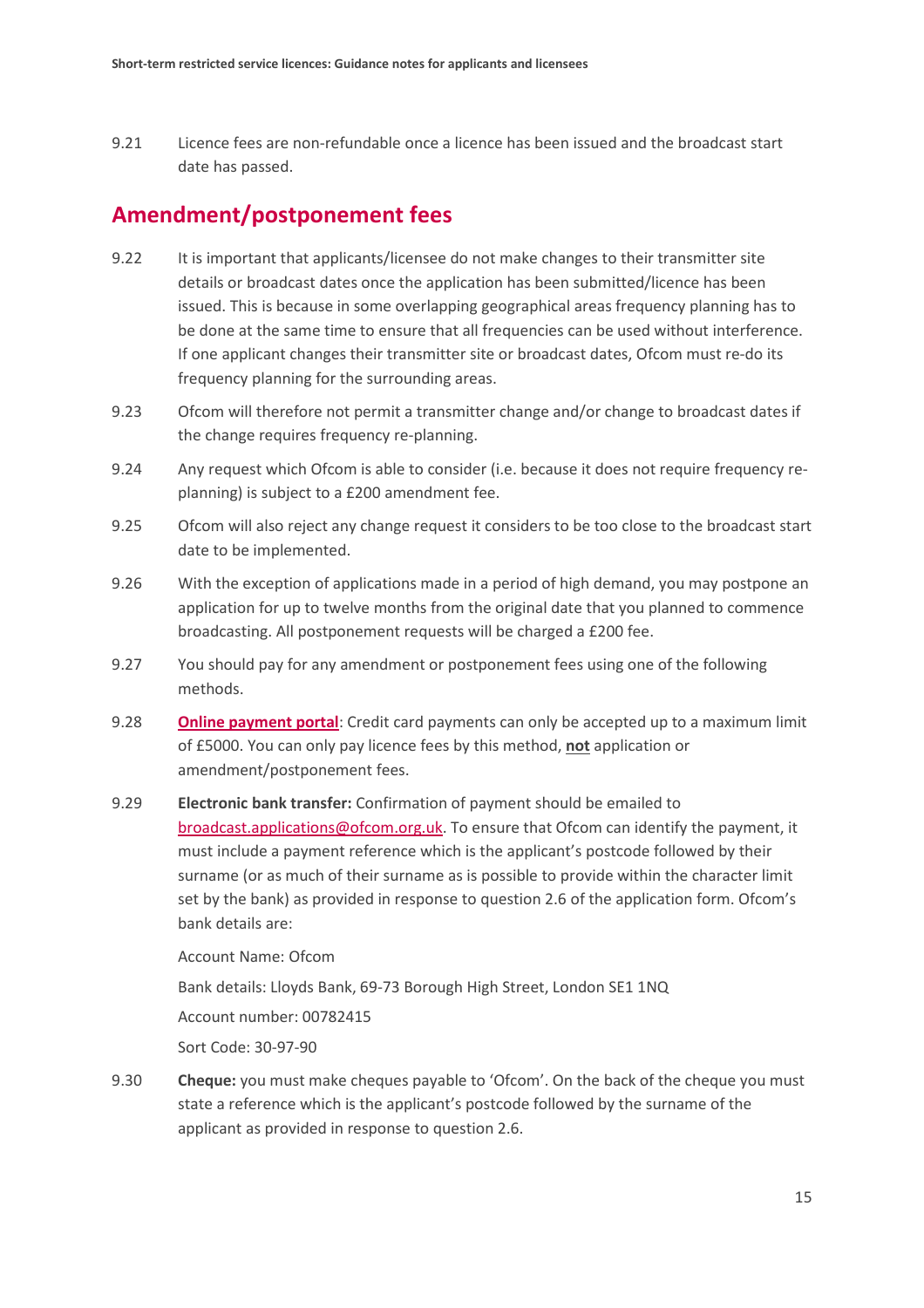## <span id="page-17-0"></span>10. Completing your application form

10.1 This section of the guidance notes provides information on the corresponding sections of the SRSL application form, to help you fill in your application form correctly.

### **Data Protection**

10.2 We require the information requested in the application form in order to carry out our licensing duties under the Broadcasting Act 1990, Broadcasting Act 1996 and Communications Act 2003. Please see Ofcom'[s General Privacy Statement](http://www.ofcom.org.uk/about-ofcom/foi-dp/general-privacy-statement) for further information about how Ofcom handles your personal information and your corresponding rights.

## **Section 2: Applicant's details**

- 10.3 In Section 2 of the application form, we are asking you for basic details about the applicant (whether an individual or body corporate).
- 10.4 The requested details include company registration number (where applicable) and contact information.
- 10.5 We are asking for this information so that Ofcom knows precisely who to contact at the applicant company during the application process and if a licence is granted.
- 10.6 If any of the individuals named in your responses are known by more than one name/version of their name, all names must be provided.
- 10.7 If you are successful in your SRSL application, it will be a condition of your licence that the licence holder must notify Ofcom as soon as possible of any changes to the information provided in this section.
- 10.8 The applicant is asked for contact details for the following contacts:
	- **Person authorised to make the application:** This is the person who is duly authorised by the applicant for the purposes of making the application. If the applicant is an individual their details will need to be provided. If the applicant is a company, details of the company secretary or a director must be provided.
	- **Licence contact:** This is the day-to-day contact for Ofcom on licensing matters. Examples of the type of communication between the licence contact and Ofcom could be questions about the ownership of the licensee; changes to the licence; and responses to information requests. The licence contact is also the emergency contact for Ofcom, who can provide access to the transmitter and shut it down if necessary in the event of interference or other problems arising during the broadcast.
	- **Compliance officer:** This is the person for Ofcom to contact on matters relating to compliance with the Broadcasting Code and other content-related codes and rules. If we receive a complaint about the licensed service we will contact the compliance officer to request recordings of output. We will correspond with the compliance officer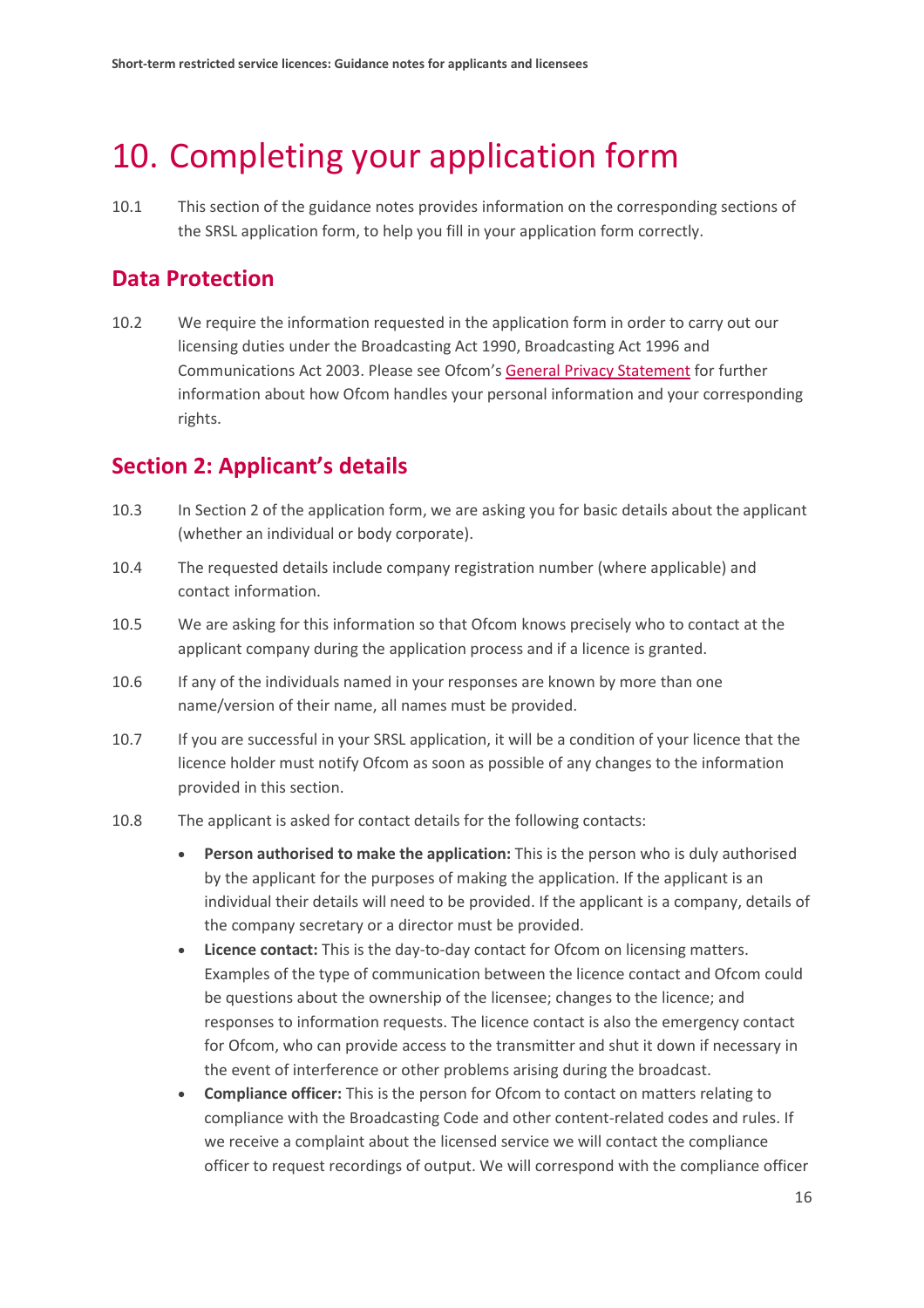during any investigations into whether content was compliant with our codes and rules.

• **Public contact:** Contact details for publication on the Ofcom website and/or in other relevant Ofcom publications. When a licence is granted, the name of the service, contact details for the licensee, duration of the licence and a brief description of the licensed service are published on the Ofcom website. The name of the licence contact is not published.

#### **Sources of funding (question 2.12)**

10.9 Ofcom needs the applicant to provide details about its source of funding so that Ofcom can ensure that the applicant is not disqualified from holding a licence under Schedule 2 of the Broadcasting Act 1990, for example, where the funder is a political body or, in Ofcom's opinion, appears to be exerting influence over the applicant's activities in a way which may be adverse to the public interest. Such influence may include, for instance, the management of the station and/or the content of its programming, but might also extend to the applicant's other activities.

### **Section 3: Details of directors of the applicant**

- 10.10 Section 3 of the application form applies to applicants which are body corporates. If you are applying as an individual, please skip to Section 5 of the application form.
- 10.11 In Section 3, we are asking for details of the directors, and where applicable the directors of the applicant's parent and associated companies.
- 10.12 If any of the individuals named in your responses are known by more than one name/version of their name, all names must be provided.
- 10.13 The response boxes and tables should be expanded or repeated where necessary or provided in a separate annex.

## **Section 4: Details of applicant's shareholders, members and participants**

- 10.14 Section 4 of the application form applies to applicants which are body corporates. If you are applying as an individual, please skip to Section 5 of the application form.
- 10.15 In Section 4, we are asking for the details of shareholders (corporate or individual) who have more than a 5% interest in the applicant body.
- 10.16 Before completing this section of the form, you should also read Ofcom's [guidance on the](https://www.ofcom.org.uk/__data/assets/pdf_file/0022/45292/media_statement.pdf)  [definition of 'control' of media companies.](https://www.ofcom.org.uk/__data/assets/pdf_file/0022/45292/media_statement.pdf)
- 10.17 If any of the individuals named in your responses are known by more than one name/version of their name, all names must be provided.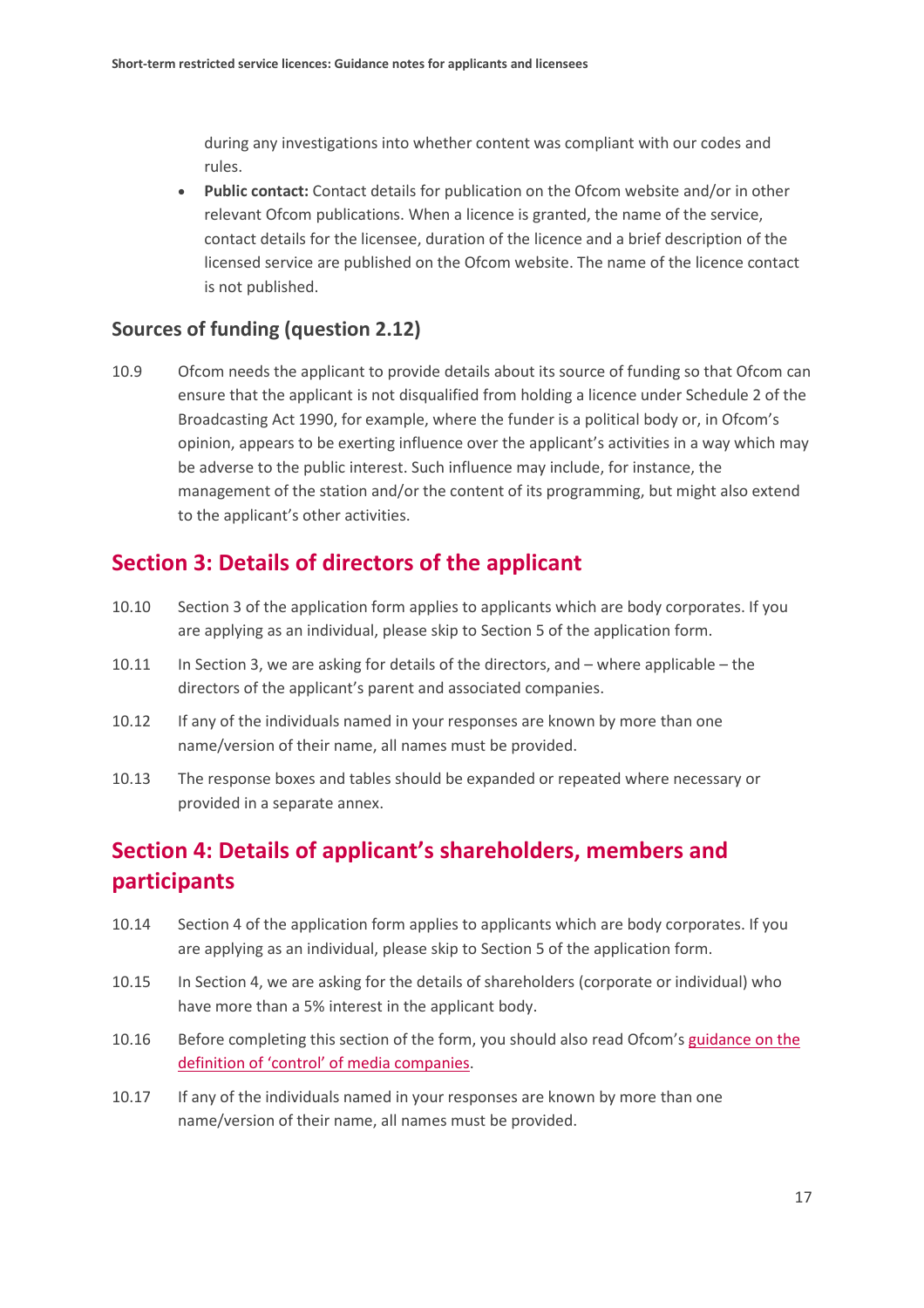10.18 **If you need more space to fill in the details, either expand the boxes or provide the information in a separate annex.**

## **Section 5: Eligibility requirements**

- 10.19 Ofcom has a duty to ensure that anyone who applies for a broadcasting licence is fit and proper to hold one.<sup>[7](#page-19-0)</sup>
- 10.20 When considering whether an applicant is fit and proper to hold a licence, Ofcom will consider the individuals who are likely to exercise control over the applicant and its activities (e.g. directors, substantial shareholders or members). The types of issues we consider include, but are not limited to:
	- Criminal convictions (in any jurisdiction);
	- Insolvency and bankruptcy;
	- Disqualified directors (if the applicant is a company);
	- Removal from a professional or trade body;
	- General statutory disqualifications; and
	- Details of applications, licences and sanctions previous broadcasting compliance history (inc. licences held, licence breaches and sanctions).
- 10.21 Anyone convicted of an unlicensed broadcasting offence within the last five years is prohibited, under the Broadcasting Act 1990, from holding a licence. An applicant who is granted a licence is also required to ensure that such a convicted person is not involved in the operation of the service, or in the making of its programmes.
- 10.22 The Broadcasting Act 1990 and the Communications Act 2003 specify a number of restrictions on who may hold Ofcom's broadcasting licences. The following are among those who are disqualified from holding a SRSL licence or from controlling a licensed company<sup>8</sup>:
	- $\bullet$  a local authority<sup>[9](#page-19-2)</sup>;
	- a political body;
	- a religious body, other than where Ofcom is satisfied that it is appropriate for a particular person to hold a licence and makes a determination to that effect. If you wish to seek such a determination, please consult the Ofcom Guidance for religious [bodies applying for a Broadcasting Act licence;](https://www.ofcom.org.uk/__data/assets/pdf_file/0028/88219/Guidance-for-religious-bodies.pdf)
	- any company controlled by any of the above or by their officers or associates;

<span id="page-19-1"></span><sup>8</sup> In accordance with the Broadcasting Act 1990 (as amended).

<span id="page-19-0"></span><sup>7</sup> For RSL licences, the relevant provision is section 86(4) of the Broadcasting Act 1990.

<span id="page-19-2"></span><sup>9</sup>Except where the service is provided exclusively for the purposes of carrying out the functions of a local authority under Section 142 of the Local Government Act 1972 (as amended) provision by local authorities of information relating to their activities.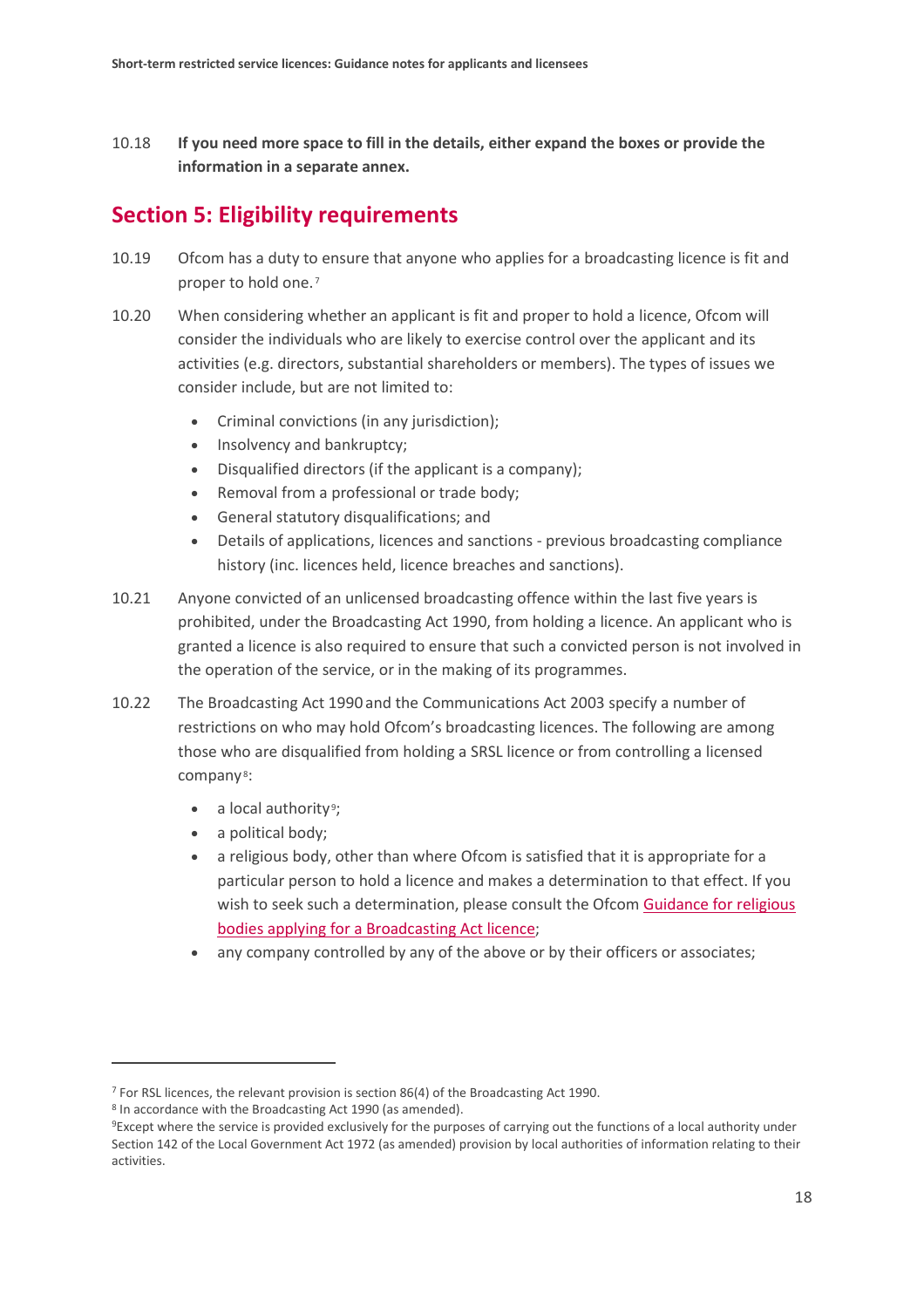- an advertising agency or any company controlled by such an agency or in which it holds more than a 5 per cent interest.<sup>[10](#page-20-0)</sup>
- 10.23 The term 'control' applies in a number of different scenarios. Please see our [guidance on](https://www.ofcom.org.uk/__data/assets/pdf_file/0022/45292/media_statement.pdf)  [the definition of control of media companies for more information.](https://www.ofcom.org.uk/__data/assets/pdf_file/0022/45292/media_statement.pdf)
- 10.24 If information is relevant to determining whether an applicant is a disqualified person, it is an offence for the applicant to supply false information or to withhold information with the intention of misleading Ofcom. If a person is convicted in such cases, the court may make an order disqualifying the applicant from holding a licence for a specified period. A disqualification order applies to both the individual concerned and to any company of which he or she is a director or involved in the management of (whether directly or indirectly).
- 10.25 Please note: information provided in this section of the form will not necessarily result in the applicant being refused a licence – this will depend on all the circumstances of the applicant as a whole – but Ofcom may ask for further details.

## **Section 6: The proposed service**

- 10.26 Section 6 of the application form asks you to describe your programme service and its target audience.
- 10.27 If a licence is granted the information you provide in this section will be used to form the basis of an annex to your licence. You will only be authorised to broadcast what is detailed in the annex of the licence. It is therefore important that you provide complete and detailed responses to the questions in this section.
- 10.28 If you are granted a licence and decide subsequently to change your content, you must contact Ofcom in advance so that the change is specifically reflected in the annex to your licence. Such requests must be made in writing via email to [broadcast.licensing@ofcom.org.uk](mailto:broadcast.licensing@ofcom.org.uk) prior to any change.

#### **Name of the licensed service**

- 10.29 The applicant chooses the name for their proposed service. It is the responsibility of the applicant to ensure the name can be used.
- 10.30 It is the responsibility of the applicant to enter into agreements with the appropriate copyright licensing bodies before commencing broadcasting. The granting of a licence does not constitute a right to use a particular name.
- 10.31 Ofcom considers the proposed name of a service in an application to the extent that it may be relevant to the licensing criteria. This could concern, for example, matters relating to the Ofcom Broadcasting Code, such as the use of explicit language that listeners may find

<span id="page-20-0"></span><sup>10</sup> Under the Broadcasting Act 1990 (as amended), an "advertising agency" means an individual or body corporate who carries on business as an advertising agent involved in the selection and purchase or advertising time or space for the person who wishes to advertise (section 202 (7)(a) of the 1990 Act).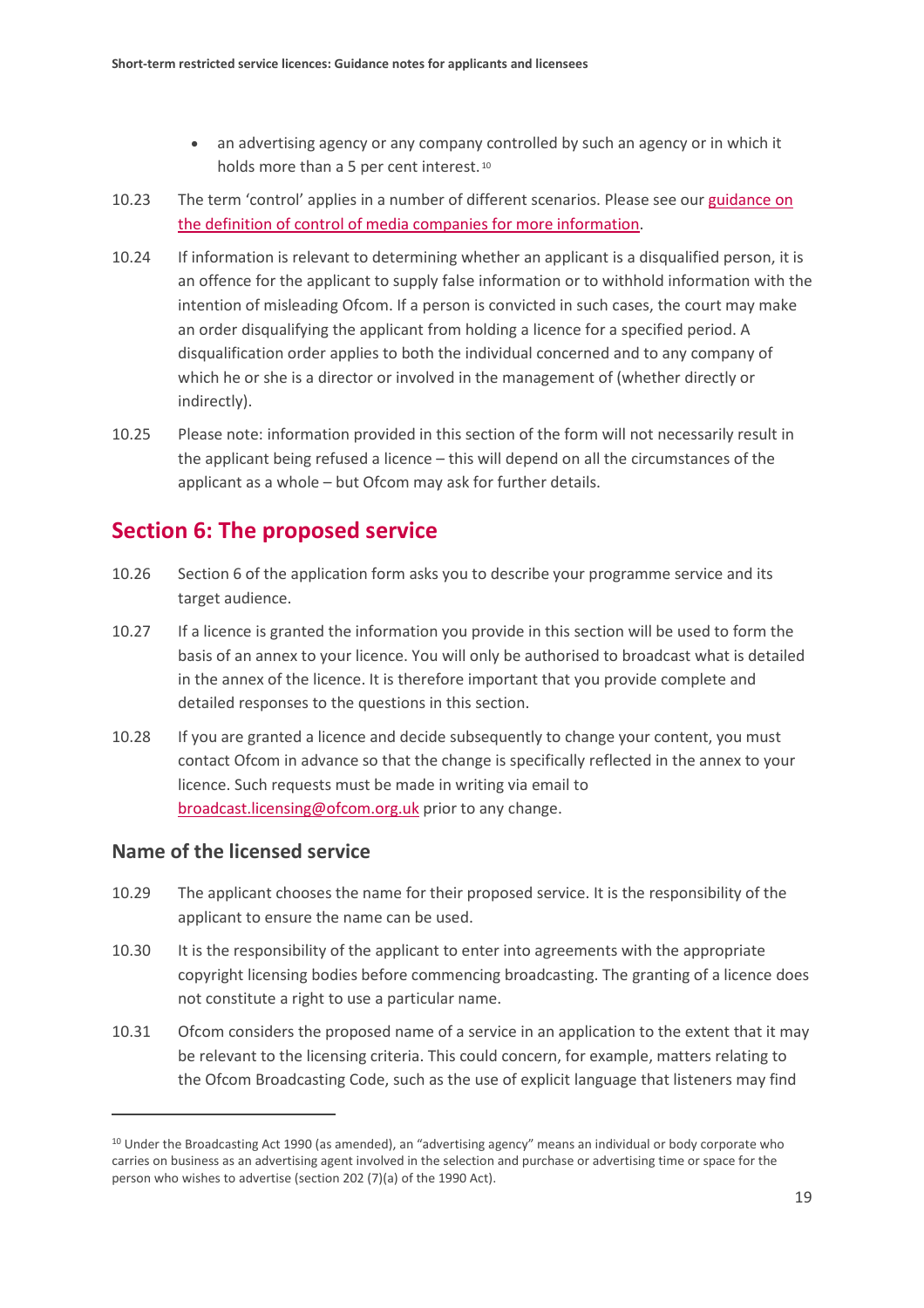offensive. The name of the service will be included in the terms of your licence, and therefore we need to be notified of any proposed change prior to the issue of your licence.

10.32 The name of the service, along with the frequency, should be broadcast at regular intervals.

### **Compliance of the service**

- 10.33 Section 7 of the application form asks you to describe the compliance arrangements for the proposed licensed service, i.e. the arrangements which the applicant will put in place to ensure the content it proposes to broadcast will comply with the relevant regulatory codes and rules for programming and advertising: These include
	- a) The Ofcom Broadcasting Code.
	- b) The BCAP Code: the UK Code of Broadcast Advertising.
	- c) The Phone-paid Services Authority Code of Practice.
- 10.34 Before you submit your application, you should refer to Ofcom'[s Compliance Checklist](https://www.ofcom.org.uk/__data/assets/pdf_file/0023/44636/compliance_checklist_for_radio_broadcasters.pdf) for further details of the codes and rules you should consider. The checklist is intended to help applicants and new licensees understand the obligations and rules with which they must comply as a condition of their Ofcom licence to broadcast. Prospective licensees must be aware of the potential scope of their regulatory responsibilities so that robust compliance procedures can be planned and financed at an early stage.
- 10.35 It is the responsibility of the licensee to ensure that all material broadcast on the service, both live and pre-recorded (and including material sourced from third parties) is compliant with all the Ofcom's codes and rules.
- 10.36 Condition 15(2) of a SRSL licence requires that you have compliance procedures in place, and this section asks that you demonstrate the ability to meet this licence condition.
- **10.37 Ofcom can impose sanctions on a licensee for serious, deliberate, repeated and/or reckless breaches of the licence conditions (for example, if broadcast content does not comply with the codes and rules). The sanctions available to Ofcom include the imposition of a financial penalty on the licensee, and/or revocation of the licence.**

#### **Advertising and sponsorship**

10.38 You may sell airtime, as commercial communications – i.e. advertisements (in commercial breaks) and commercial references (in editorial) – provided you follow all requirements of the [Ofcom Broadcasting Code](http://stakeholders.ofcom.org.uk/broadcasting/broadcast-codes/) and the [UK Code of Broadcast Advertising](https://www.asa.org.uk/codes-and-rulings/advertising-codes/broadcast-code.html) (i.e. the BCAP Code, enforced by the Advertising Standards Authority). It is important that you are familiar with the provisions of these Codes. Please see our [Compliance Checklist](http://licensing.ofcom.org.uk/binaries/radio/Compliance_checklist_for_radio_broadcasters.pdf) for further information.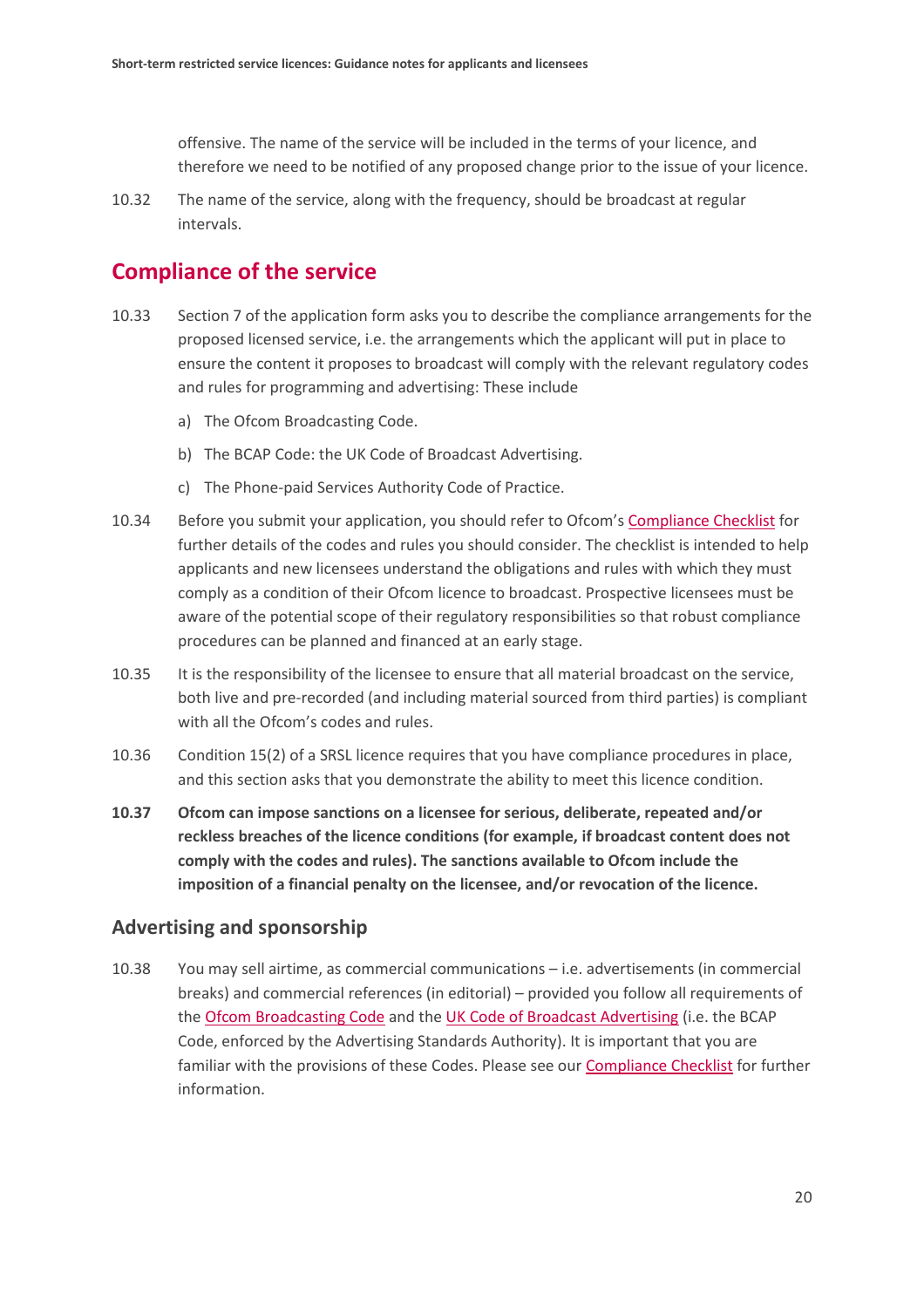### **Copyright**

- 10.39 The licensee is responsible for reaching agreement with those owning copyright or performing rights to any of the material which it proposes to broadcast.
- 10.40 If you intend to broadcast recorded or live music, you must contact Phonographic Performance Ltd (PPL) and PRS for Music. We cannot advise on copyright or performing rights requirements and you should contact the relevant bodies directly for such information.

#### **Promotional material**

10.41 The fact that the service is being broadcast on a restricted service licence and its duration must be made clear both on-air, and in written promotional material. It should not be implied that a restricted service is any other type of licensed service.

#### **Retention and production of recordings**

10.42 If you are granted a licence, you must retain, or arrange for the retention of, recordings of everything broadcast on the licensed service for a period of 42 days. If Ofcom receives a complaint regarding the broadcast, we will request a copy of the recordings in order to assess the complaint. Recordings must be of a standard and in a format which allows Ofcom to listen to the material as broadcast. The licensee must also provide Ofcom with scripts or transcripts of any material included in the service when requested to do so.

### **Technical matters**

- 10.43 Section 8 of the application form asks you to describe the technical arrangements for the proposed service. This section includes questions on the transmission site, frequency bands and radio data systems (RDS).
- 10.44 SRSL transmissions are required to comply with Ofcom's [Engineering Code.](https://www.ofcom.org.uk/tv-radio-and-on-demand/information-for-industry/guidance/tech-guidance/eng_code)

#### **Studio site**

- 10.45 The programme service for a short-term restricted service should normally originate from a studio within, or close to, the transmission coverage area. Please provide us with a studio telephone number, when available.
- 10.46 If your studio and transmitter are going to be at different locations, you will need to connect them by a leased line, ISDN or radio link.<sup>[11](#page-22-0)</sup>

<span id="page-22-0"></span><sup>&</sup>lt;sup>11</sup> If you wish to do this via a radio link, you will need to contact Ofcom's Programme Making for Special Events team. We have information about **Point to Point links** on our website.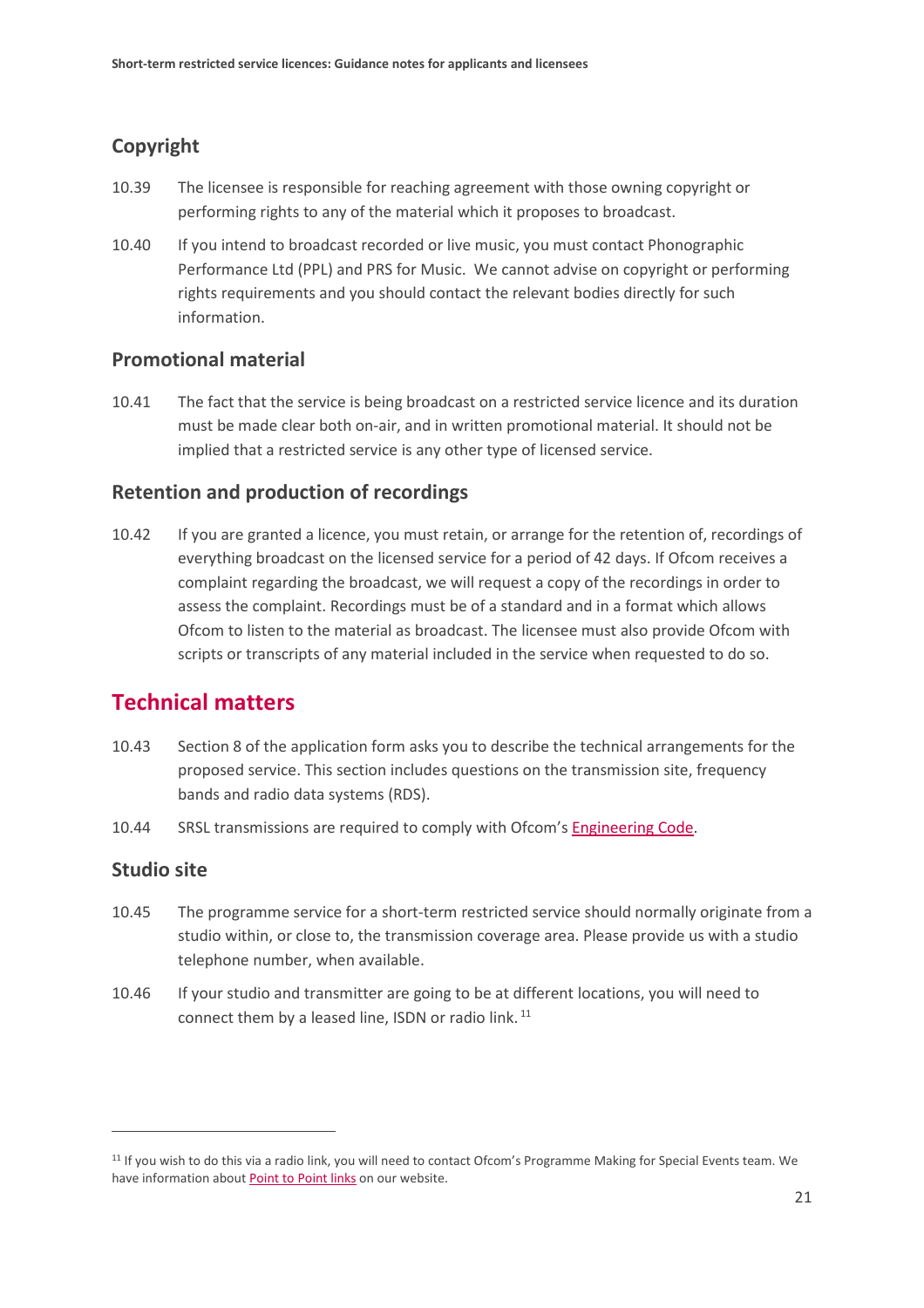#### **Coverage area**

- 10.47 SRSL licensees should not expect every part of their desired coverage area to receive a perfect signal. There may be some parts of the coverage area that will have poor reception, or no reception at all. This will arise particularly where terrain and building density obstruct signals to a greater extent than typical, and all the more so when the frequency is subject to other incoming signals on the same and adjacent frequencies.<sup>[12](#page-23-0)</sup>
- 10.48 If your service is broadcast on AM (medium wave), the agreed coverage area is for broadcasts during daylight hours. Although the same power level will apply after dark, AM reception may be reduced during this time – sometimes substantially – by incoming interference. Please bear this in mind when planning an SRSL service broadcast on AM (medium wave).

#### **Transmitter site**

 $\overline{a}$ 

- 10.49 Your transmitter site must be appropriate for the town/location you wish to cover. We reserve the right to reject high sites which may deliver an inappropriately large coverage area for this type of licence. Generally, field strengths and the ease of reception increase closer to the transmitter, so you may have to make a trade-off between the overall area covered and the ease of reception in the core of the target area.
- 10.50 It is important that you provide the correct national grid reference (NGR) and full address of your chosen transmitter site. Failure to do so may delay the processing of your application. Any proposed change to your transmitter site after the submission of your application must be checked and agreed by Ofcom, and is subject to an amendment fee of £200 (see paragraphs 8.22-8.30).

#### **Coverage area and power levels**

- 10.51 SRSL licences are issued for coverage of a town or part of a city, typically a 3km (2 mile) radius in an urban area, or a 5-7km (3-4 mile) radius in a rural area. Power levels are set accordingly, with account also taken of interference levels, which limit coverage of the service. Coverage areas and transmitter sites, particularly for the higher power levels on FM, will be scrutinised carefully. Please note the following:
- 10.52 The maximum power for which we can license these services is 25 watts effective radiated power (ERP) on FM. This is typically used for rural locations, with a usual 10 watts maximum in urban areas.
- 10.53 A low power (1 watt ERP) option is available on FM, where very localised coverage only is required (e.g. for a drive-in cinema, or to cover a campsite).
- 10.54 1 watt effective radiated monopole power (EMRP) is the maximum available on AM.

<span id="page-23-0"></span><sup>&</sup>lt;sup>12</sup> For more information about coverage, you may find it useful to read our document entitled Coverage: Planning Policy, [Definitions and Assessment.](http://webarchive.nationalarchives.gov.uk/20090205031507/http:/www.ofcom.org.uk/radio/ifi/rbl/car/coverage/pp_def/)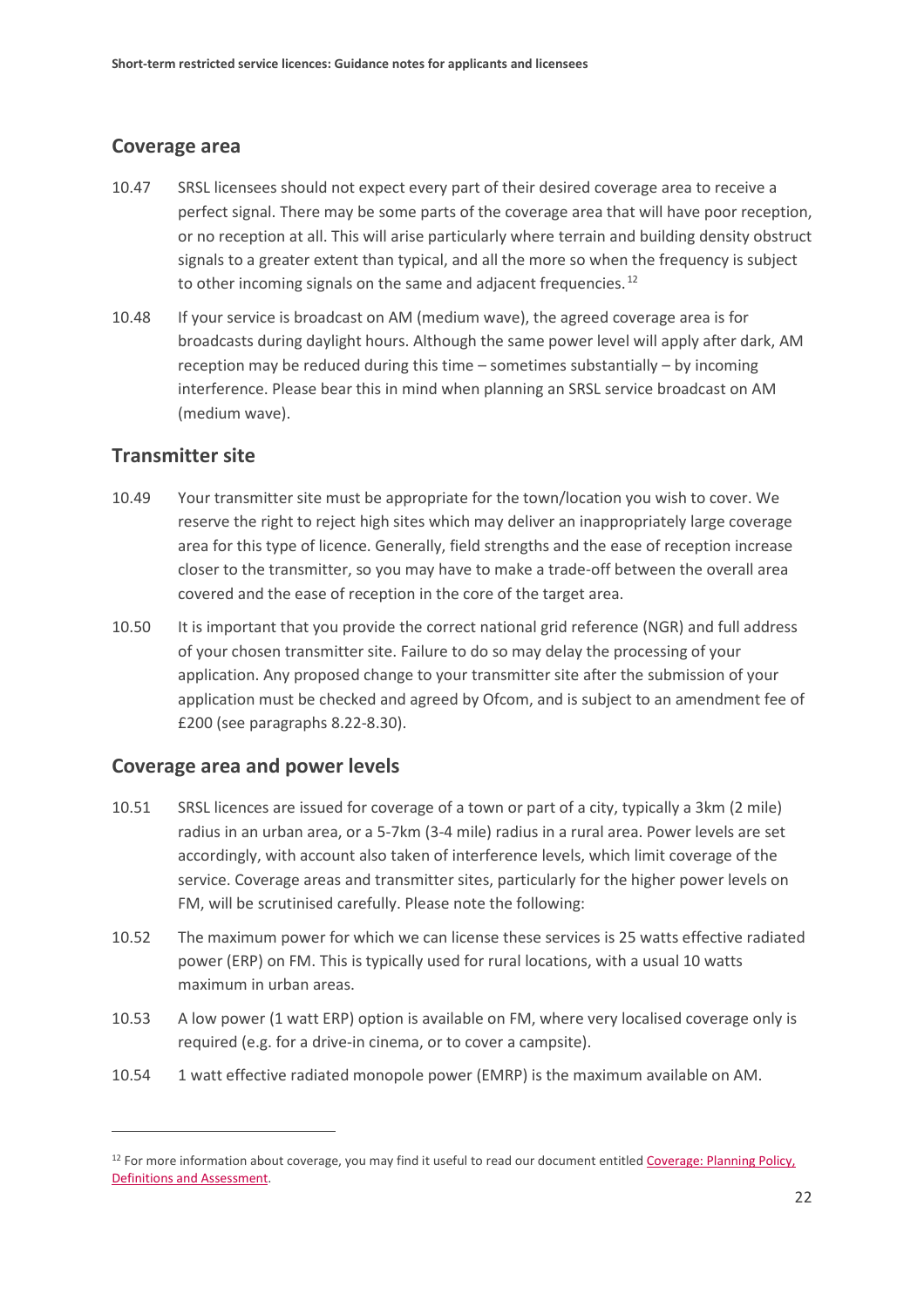- 10.55 In-stadium or on-site based SRSLs (for coverage within an enclosed sports venue or building) for an extended period (e.g. coverage of rugby or football matches) will be licensed at a maximum power of 300mW ERP on FM, to facilitate coverage within the venue only.
- 10.56 For an extended period (for coverage of a series of events only), up to 25 watts ERP on FM may be considered for coverage of a larger site/venue, but only in areas of low SRSL activity.
- 10.57 Ofcom may request a coverage map during assessment of the application. Under those circumstances, we would ask the applicant to indicate the intended geographical coverage area of the proposed service. Any requested map (including scale) would be required to show the transmission site; the location of the event or establishment (if different from the transmission site); and the area over which acceptable reception is desired. An applicant would need to be able to provide a coverage map and any requested information regarding the coverage for their proposed service, at short notice within five working days.

#### **Frequencies**

- 10.58 The coverage obtained on a given frequency for a given power and aerial height varies according to the levels of interference present. Generally speaking, restricted services are likely to experience higher levels of interference, especially on the fringes of their coverage area, than commercial radio and BBC stations. Applicants cannot assume that levels of interference will remain at levels they may have experienced in the past, as spectrum is increasingly congested. This is due to increasingly congested spectrum.
- 10.59 Stereo transmission is permitted; however, you may prefer to transmit in mono to offset the effect of interference from other services. This may increase your effective coverage area.
- 10.60 In the case of FM frequencies for in-stadium use, Ofcom will usually only regard frequencies as suitable if they are subject to very high levels of interference (e.g. approximately 40dB ( $\mu$ V/m) at 10m receiving height for co-channel interference). This condition is to avoid limiting the availability of FM frequencies for other services (such as standard SRSLs or community radio stations) for the duration of the restricted service.
- 10.61 You may request a preferred frequency on the FM or AM band. However, there is no guarantee that a requested frequency can be cleared, and you should not assume that if you have had a particular frequency in the past you will get it again. There can also be no guarantee that an available frequency will be found on your preferred waveband, given that suitable frequencies in metropolitan areas are scarce.
- 10.62 Each approved application will have a suitable frequency identified and cleared. The frequency clearance process allows Ofcom to carry out the necessary checks to ensure that the proposed frequency is suitable. Applications should be submitted as early as possible within the limits set by Ofcom to enable prompt frequency clearance. Early application is particularly important in areas where there is high demand and few suitable FM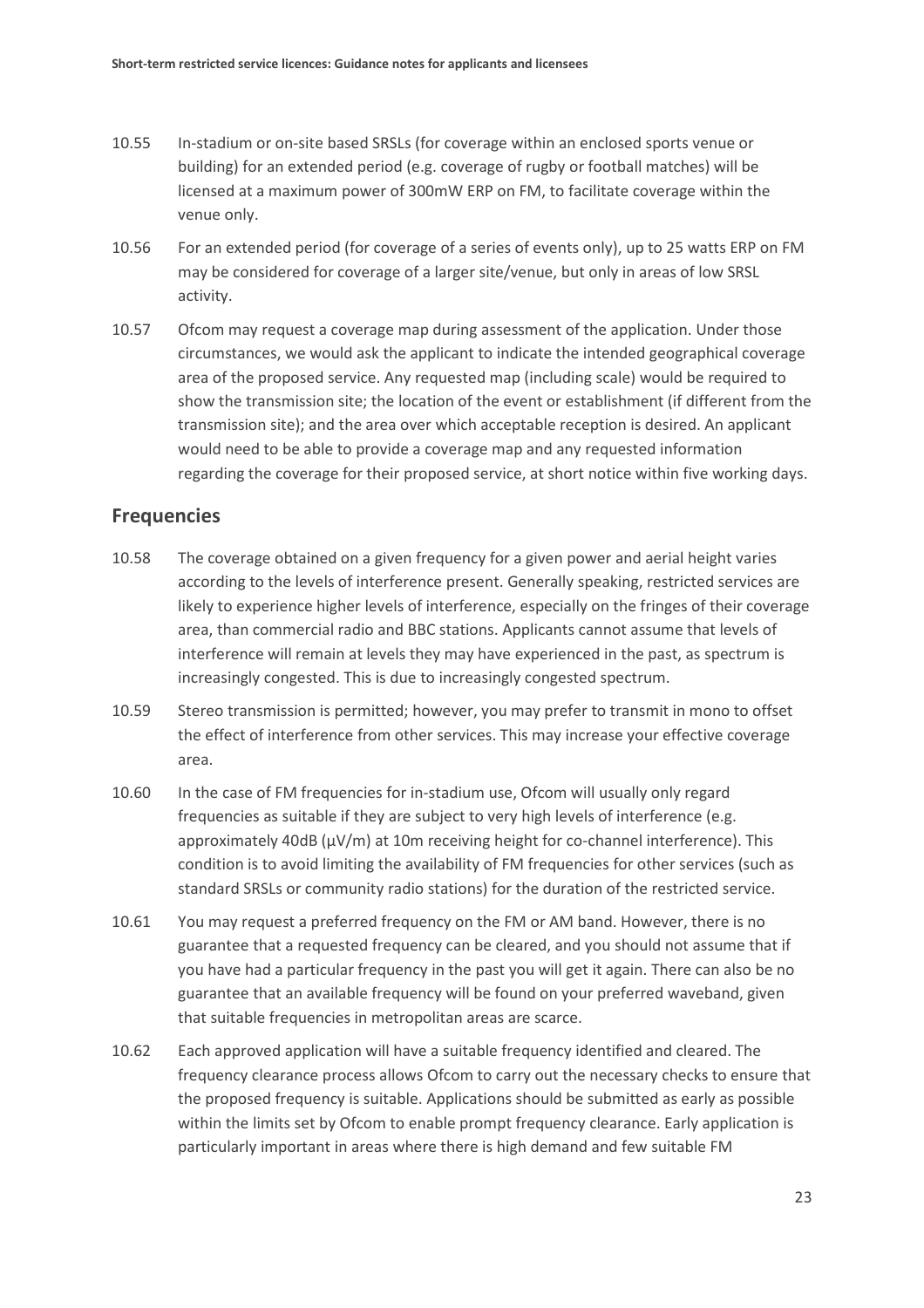frequencies (e.g. Greater London). In such areas we may have to turn down applications due to the lack of suitable FM frequencies.

- 10.63 If an application is received early enough, and accompanied with the required fees, we aim to get official clearance confirmed up to two months in advance of the proposed on-air date.
- 10.64 Confirmation of frequency clearance and allocated frequency will be provided when your fees have been paid and your licence has been issued. At this stage, details of your frequency will be placed on our website alongside other information relating to your broadcast. Ofcom reserves the right to change an allocated frequency, if necessary.

#### **Technical characteristics**

- 10.65 The technical conditions governing the installation and operation of short-term restricted services are set out in this document and in Ofcom'[s Engineering Code.](https://www.ofcom.org.uk/tv-radio-and-on-demand/information-for-industry/guidance/tech-guidance/eng_code) At the time of application, we require an undertaking that transmission equipment (including aerials) complies with these technical conditions. We need to be satisfied that these are acceptable before the necessary licences can be granted. We deal directly with applicants regarding all aspects of transmission characteristics and frequency clearance. Please note that your equipment may be inspected, and your transmissions monitored by Ofcom's Technical Investigation Officers.
- 10.66 Applicants should take note of section 1.2 of Ofcom's Engineering Code, in particular the need for compliance with EC Directive 1999/5/EC on radio equipment (the R&TTE Directive), as embodied by Statutory Instrument 2000 No. 730. This only applies to newly installed transmitters, which are required to either carry an appropriate CЄ stamp indicating compliance, or be accompanied by a bill of sale, indicating purchase prior to 8 April 2000. The serial number and manufacturer's name, matching those on the equipment concerned, must also be included on the bill of sale. **Frequently asked questions regarding** [these rules](http://stakeholders.ofcom.org.uk/spectrum/technical/rtte/rtte_faq/) are available on Ofcom's website.

### **Radio Data System (RDS)**

- 10.67 The Radio Data System (RDS) enables data to be transmitted to radio receivers via a radio signal. RDS is used for a variety of functions, such as scanning for traffic information or displaying text (in the form of a programme service name) on a radio's display screen.
- 10.68 If you wish to change your programme service name, you must obtain consent in advance from Ofcom. Scrolling RDS programme service names are not permitted.
- 10.69 If your service will feature regular traffic bulletins, you may wish to use RDS to alert drivers that a traffic announcement is about to be broadcast. This is done through the use of traffic programme (TP) flags, which informs car radios that your station broadcasts traffic bulletins. TP flags must be used in conjunction with traffic announcement (TA) flags, which cause an increase in the volume to a predefined level and a relevant message to be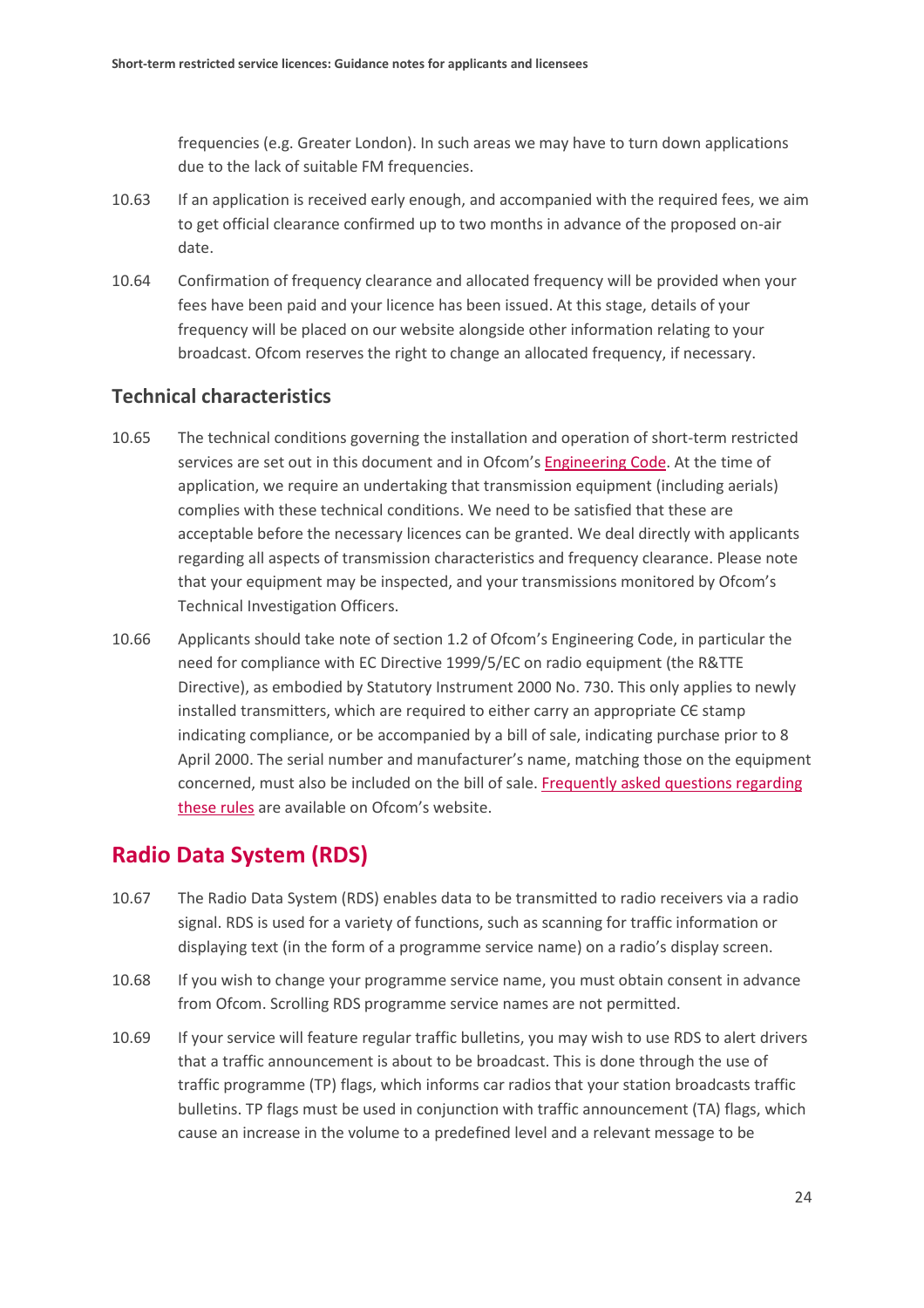displayed on screen. Transmission of the TP flag is not permitted unless dynamic control of the TA flag is available.

- 10.70 If you intend to transmit radio data through a RDS, you must indicate this on your application form to allow for us to allocate a programme identification (PI) code. A PI code is required by all licensees intending to transmit RDS information.
- 10.71 All RDS data must be accurate, and in accordance with IEC62106, the international standard for RDS.

## **Additional technical information**

#### **Antenna height restrictions**

- 10.72 The maximum antenna height for FM or AM transmissions is 20 metres above ground level. We may need to impose power and/or antenna height restrictions in certain areas, such as coastal regions, where an applicant wishes to broadcast on FM, in order to avoid the need for international clearance. We reserve the right to vary agreed maximum power and/or antenna height in any area, should problems occur (e.g. interference to other users of the spectrum).
- 10.73 For FM in-stadium services, the radiating aerial should be mounted within the stadium arena, and no higher than the tallest of the principal structures (excluding pylons).

#### **Test transmissions**

10.74 Any time required for test transmissions should be included within the dates for which the licence is requested, meaning that the testing and broadcast period together should not exceed 28 days in total (unless the licence has exceptionally been granted for a longer period). Announcements made during test transmissions should refer to the fact that they are for a restricted service licence, the duration of the licence and the name of the service.

#### **Interference problems**

- 10.75 It is important that you have reliable technical assistance. Failure to do so can lead inadvertently to interference to other authorised spectrum users (such as the emergency services) and Ofcom taking action to close the station until the problem is resolved. Licence conditions must be strictly adhered to. The station should additionally be designed, constructed, maintained and operated that its use does not cause any interference with any wireless telegraphy or other services.
- 10.76 Any unauthorised action to increase the power level beyond the maximum permitted, or otherwise to alter the characteristics specified in the licence, will be treated very seriously by Ofcom, and may result in Ofcom revoking the licence and disqualifying the licensee from holding future licences. The licensee will be held responsible if any terms of the Wireless Telegraphy Act licence or the Broadcasting Act licence are not adhered to.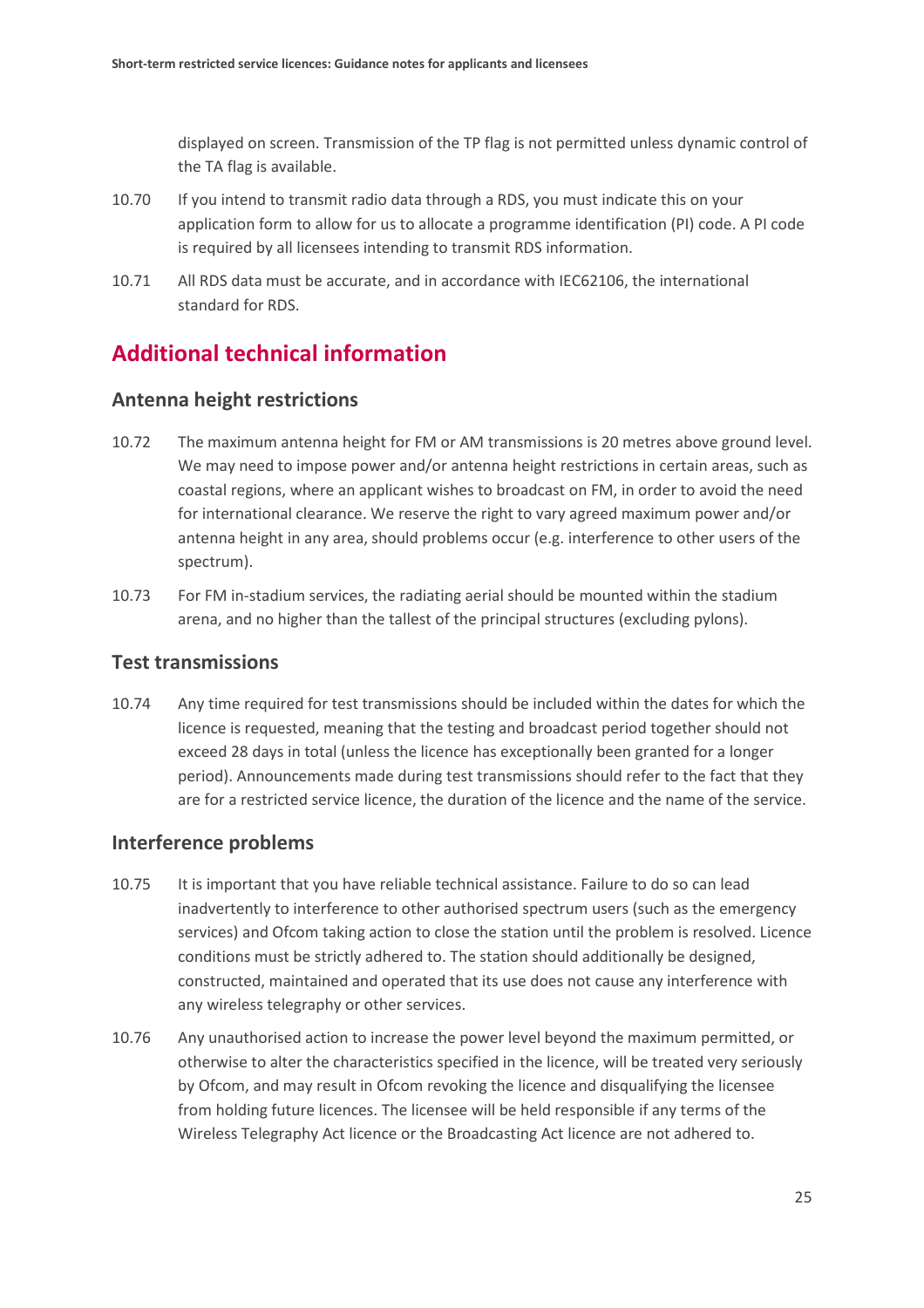- 10.77 If, within your designated service area, you should suffer from interference on your allocated frequency during your broadcast or discover another service on your frequency, please call 020 7981 3131 (selecting option 2 for interference) or visit the Interference [Complaints section of our website.](https://www.ofcom.org.uk/spectrum/interference-enforcement/interference-complaints)
- 10.78 Please be aware that Ofcom cannot give compensation for disruption to your service by the actions of an illegal operator.

#### **Further information**

10.79 For further information relating to SRSL technical matters, please contact: Broadcast Radio Engineering team Ofcom Riverside House 2a Southwark Bridge Road London SE1 9HA Email: [BroadcastRadioEng@ofcom.org.uk](mailto:BroadcastRadioEng@ofcom.org.uk)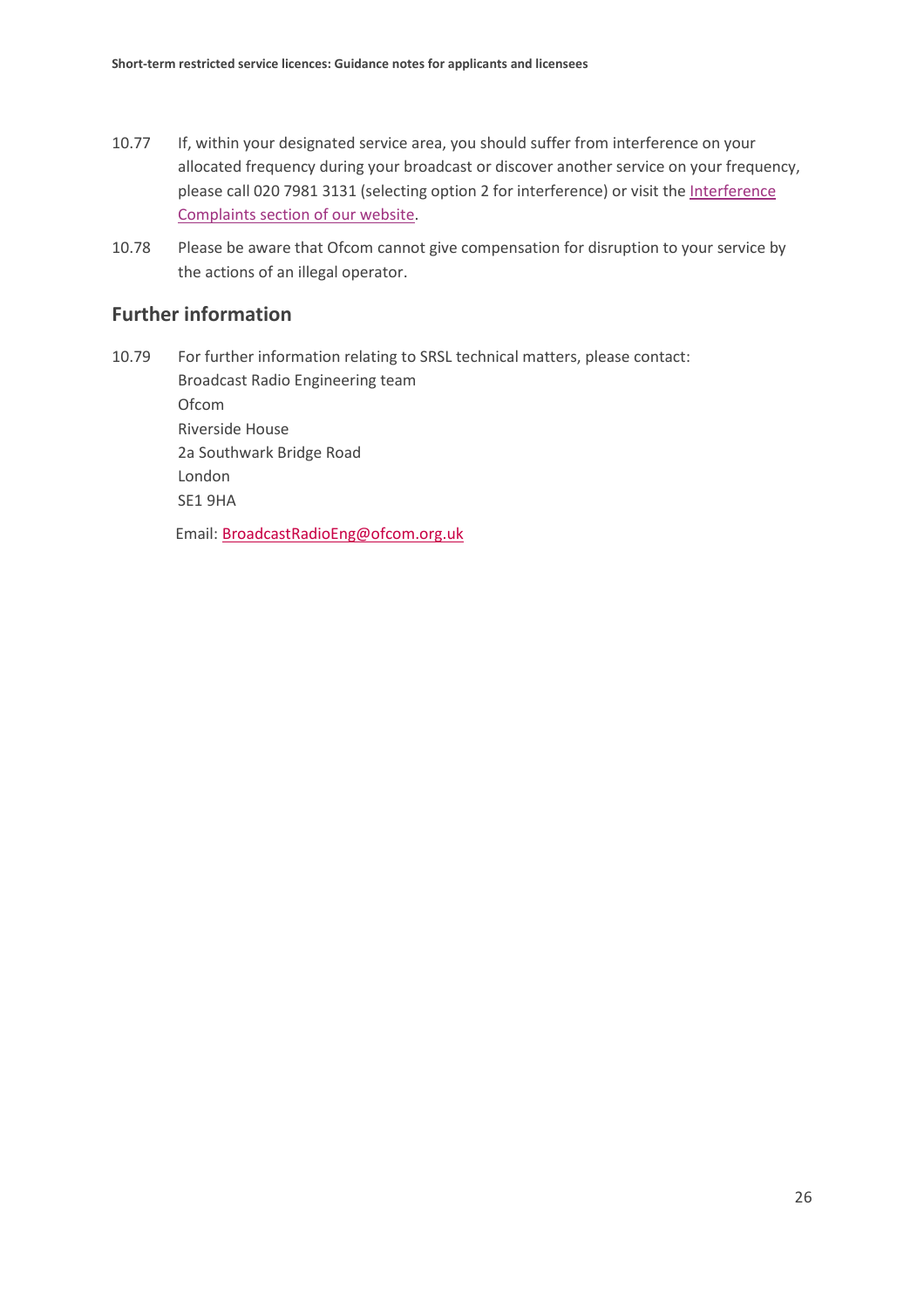# <span id="page-28-0"></span>11. Publication of information about licensed services

- 11.1 When a licence is granted the following details which have been provided in the application form will be published on Ofcom's website:
	- name of the licensee;
	- service name;
	- public contact details for the licensee;
	- duration of the licence;
	- brief description of the licensed service.
- 11.2 If you have any questions about the information that we publish, or there are any changes to this information, you should contact the Broadcast Licensing team by email [\(broadcast.licensing@ofcom.org.uk\)](mailto:broadcast.licensing@ofcom.org.uk).
- 11.3 Additionally, Ofcom considers issued SRSL licences to be public documents and will make copies of licences available to third parties on request.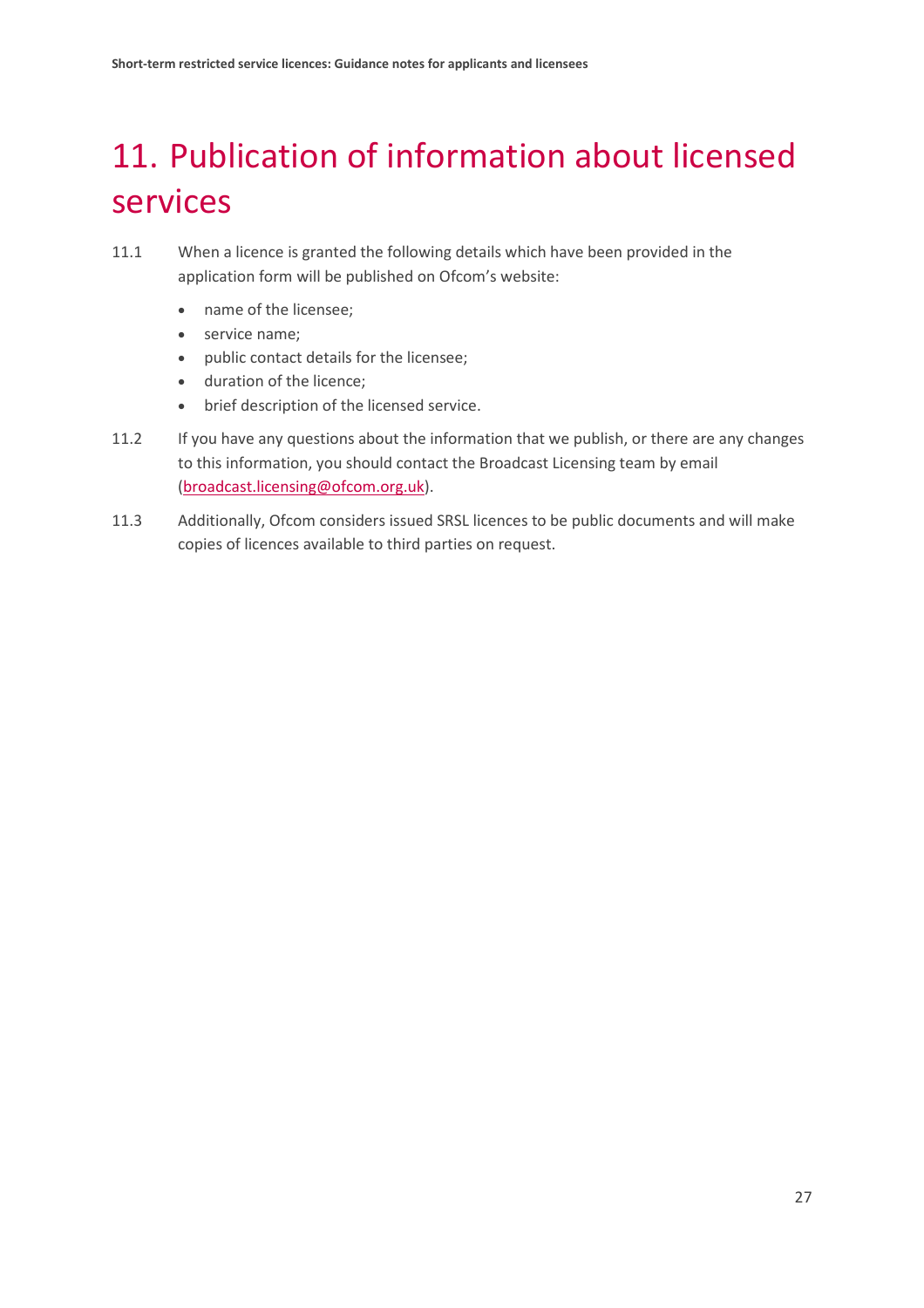# <span id="page-29-0"></span>12. After you have been granted a restricted service licence

- 12.1 You must read your licence carefully.
- 12.2 Below is some information you may find useful throughout the duration of your licence.

### **Changes to contact details**

12.3 If there are any changes to the broadcaster's contact details once the licence is granted, the licensee must inform Ofcom immediately by contacting the Broadcast Licensing team by email [\(broadcast.licensing@ofcom.org.uk\)](mailto:broadcast.licensing@ofcom.org.uk).

#### **Retention and production of recordings**

12.4 The licensee must retain, or arrange for the retention of, recordings of everything broadcast on the licensed service for a period of 42 days. If Ofcom requests a copy of any broadcast material, the licensee must provide this by the deadline given. Recordings must be of a standard and in a format which allows Ofcom to listen to the material as broadcast. The licensee must also provide Ofcom with scripts or transcripts of any material included in the service when requested to do so.

#### **Complaints relating to the licensed service**

- 12.5 Licensees must ensure that they have in place procedures acceptable to Ofcom for the handling and resolution of complaints about their service.
- 12.6 The licensee must also comply with all the specific provisions relating to fairness complaints (such as the provision of transcripts, copies of documents and correspondence related to the complaint, recordings etc. to Ofcom and the complainant).
- 12.7 If requested by Ofcom, the licensee must publicise Ofcom's functions in relation to complaints.

#### **Compliance with ownership restrictions**

12.8 The Broadcasting Act 1990 lays down a number of restrictions on who may hold Ofcom's broadcasting licences. The licensee is obliged to comply with these ownership restrictions and failure by a licensee to do so will constitute a breach of the licence which, if not rectified, may result in revocation of the licence.

#### **Sanctions**

12.9 Ofcom can impose sanctions on a licensee for serious, deliberate, repeated and/or reckless breaches of the licence conditions (for example, if broadcast content does not comply with the relevant codes). The sanctions available to Ofcom range from requiring the licensee to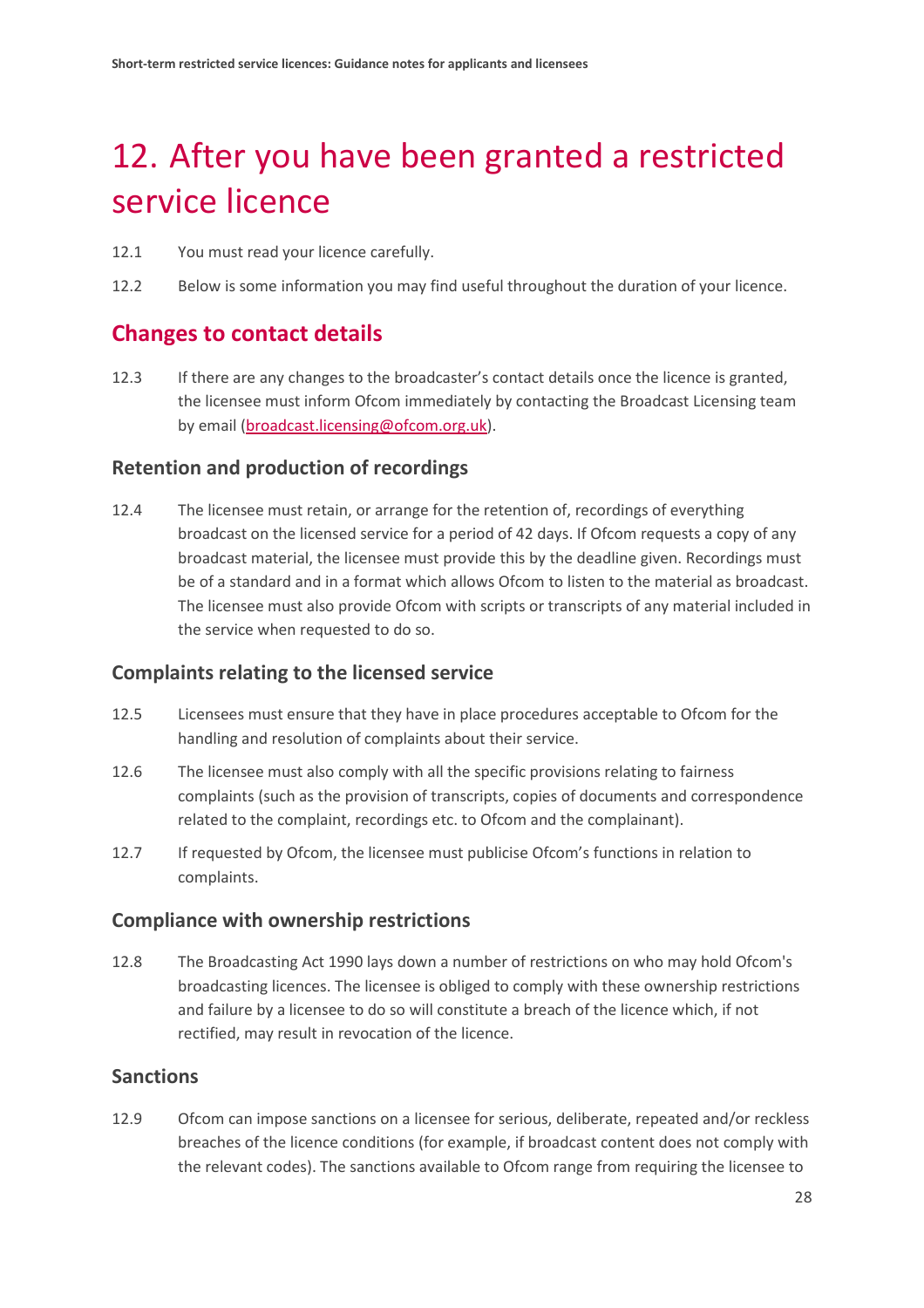broadcast a statement of Ofcom's findings on their service, to the imposition of a financial penalty on the licensee, and/or revocation of the licence. For further information about sanctions, please consult Ofcom'[s Procedures for the consideration of statutory sanctions](https://www.ofcom.org.uk/__data/assets/pdf_file/0030/71967/Procedures_for_consideration.pdf)  [in breaches of broadcast licences.](https://www.ofcom.org.uk/__data/assets/pdf_file/0030/71967/Procedures_for_consideration.pdf)

#### **Provision of information to Ofcom**

- 12.10 The licensee must supply to Ofcom by the deadline provided, any information that we may require for carrying out our duties. This includes (but is not limited to) information about the licensee's corporate structure (if a company or other type of organisation), or any information that Ofcom may need to determine whether the licensee is on any ground a "disqualified" person. [13](#page-30-0) Please note that the requirements in the licence for the provision of information to Ofcom are broad, and that this is only a brief overview.
- 12.11 You should notify Ofcom in writing at the below address immediately of the following changes:
	- Changes in management, key staff and contact details.
	- If a court judgment is passed against the licensee relating to any matter specified in the relevant licence condition or the licensee is convicted of a criminal offence.

Broadcast Licensing Ofcom Riverside House 2a Southwark Bridge Road London SE1 9HA

<span id="page-30-0"></span><sup>13</sup> Under Schedule 2, Part II of the Broadcasting Act 1990.